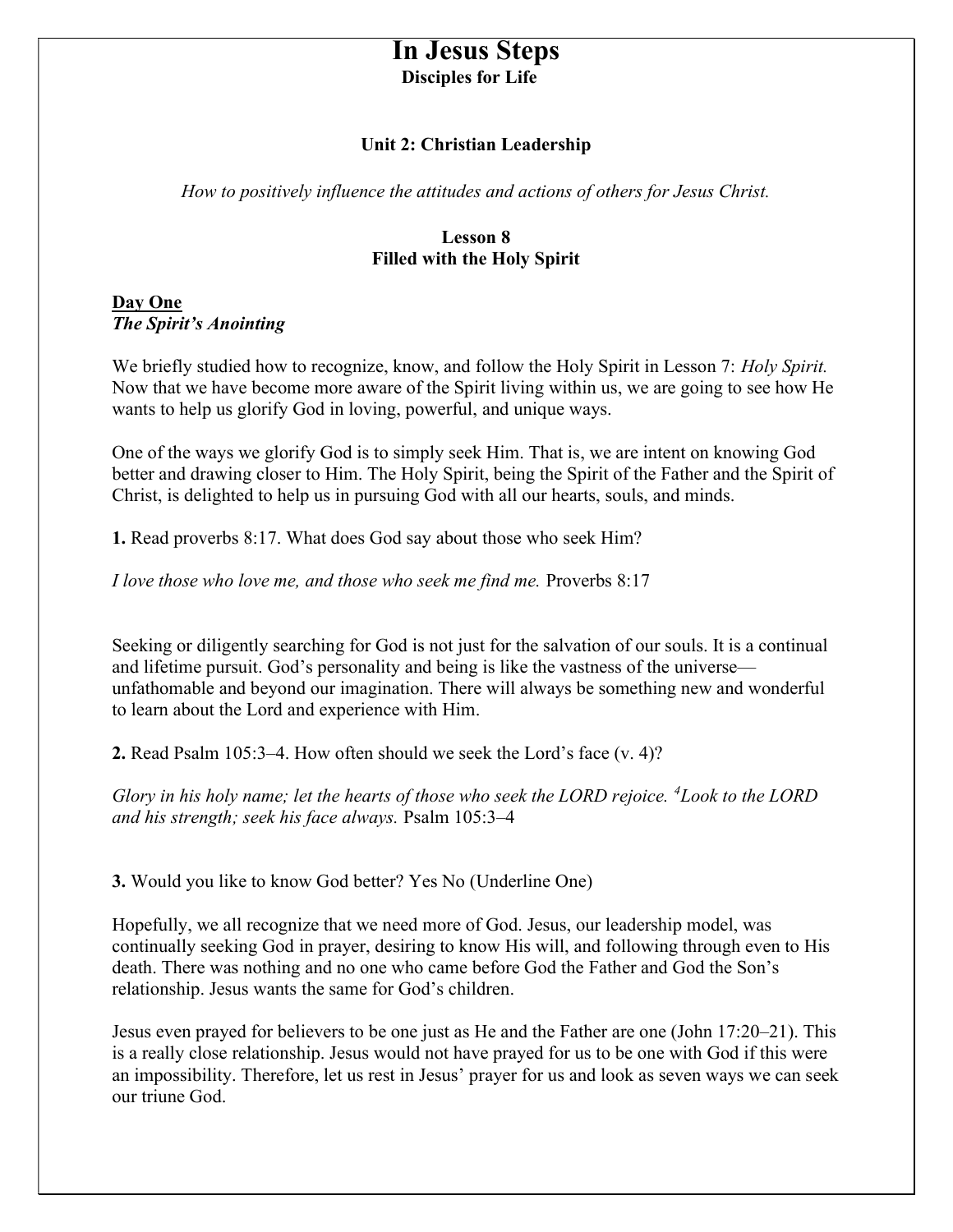## Ways to Seek God

- A. Ask the Holy Spirit to direct you in fervently loving and seeking God.
- B. Pray about everything and listen for God to speak.
- C. Trust God by expectantly watching for Him to move.
- D. Actively read, engage, and interact with God's Word.
- E. Talk positively about God to others.
- F. Fast from food for a day.
- G. Read and interact with sound Christian books.
- 4. What are ways that you seek God, or that you will seek God?

Accountability: Be prepared to share your answers #3–4 with your discipleship team.

In the previous lesson on the Holy Spirit, we looked at the meaning of "anoint" in the Old Testament and specifically how both Saul and David were anointed kings of Israel. Recall Saul acted foolishly, grieved the Holy Spirit, and lost his anointing to another. He lost his position as king to David, a man after God's own heart. David loved and delighted to obey the LORD.

Like Saul, we can act foolishly too. Believers can grieve the Holy Spirit by not obeying God and by engaging in sinful behavior. God may set us apart for a special task but because of our disobedience we may lose this privilege of serving God. Our assignment may be handed over to another who delights in obeying God.

I pray we are all men and women after God's heart and serve Him faithfully by listening to His Spirit. The Holy Spirit desires to help us in powerful ways to glorify God and live selfless lives. May you rest in the Holy Spirit's leadership, instruction, guidance, and encouragement.

There was a note in lesson 7 that we would address the Spirit's anointing in the New Testament in this lesson. The anointing in the Old Testament meant that a person, place, or thing was designated for special use for God's purpose. They were set apart, holy. The oil was used figuratively or as an outward symbol of God's use of the particular person, place, or thing.

Except for anointing the sick (Mark 6:13; James 5:14), there is not an emphasis on the physical use of oil in the New Testament. However, Jesus did tell his disciples to anoint their heads with oil when they were fasting (Matthew 6:17–18). He did not want their fasting to be obvious to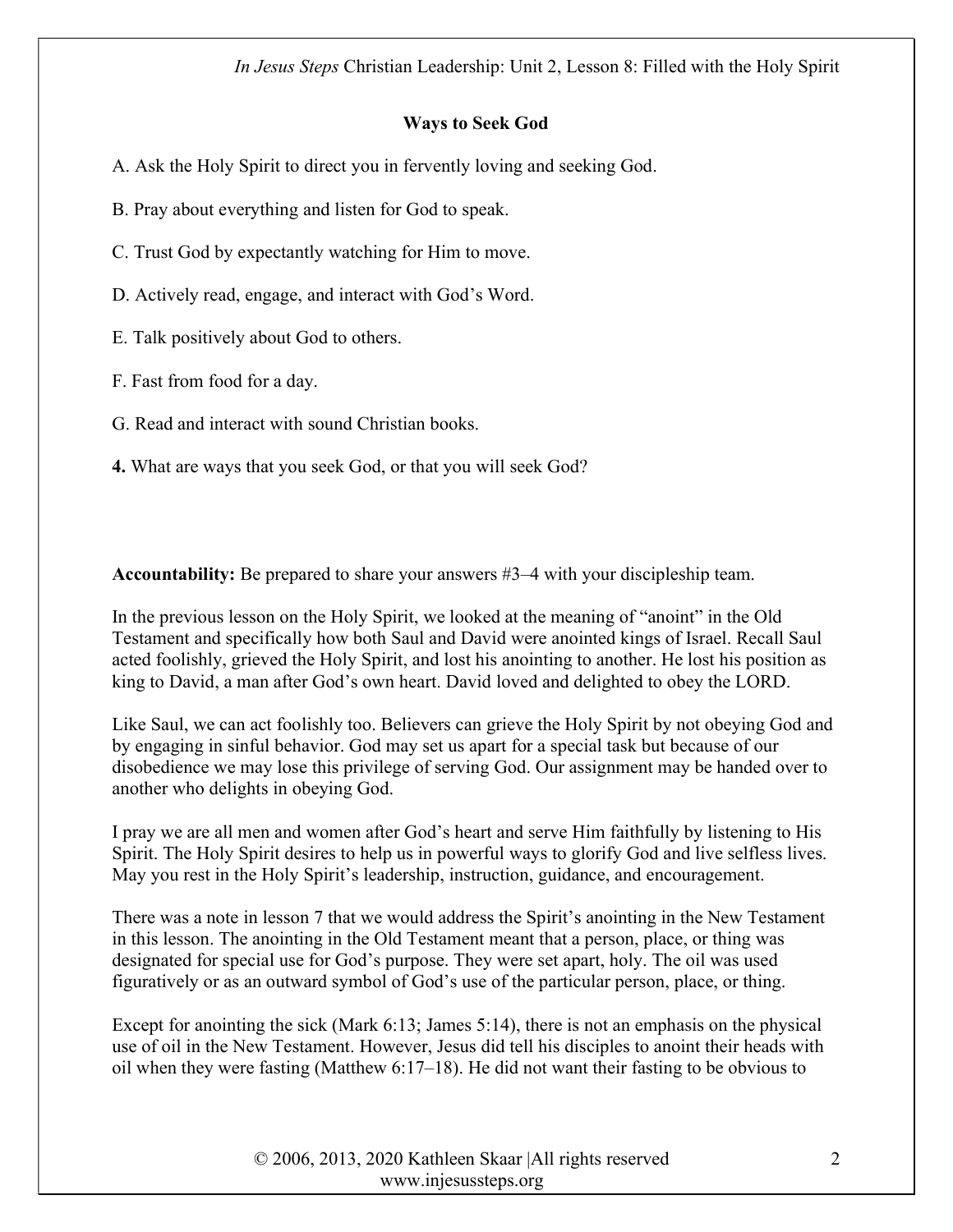others, only to God. In addition, Mary, the sister of Martha and Lazarus poured oil on Jesus' head as an act of worship (Mark 14:3–9).

In regard to the Holy Spirit, the anointing is spiritual; God Himself consecrates us. Remember from lesson 7 that the anointing ceremony for an individual revealed to others this person's right to office and that God's power and favor rested upon him. God was with him through His Holy Spirit and would enable him to fulfill his duties. The Holy Spirit rested upon an individual for God's greater purposes of helping His people know and serve Him.

This is also the overarching meaning of anointing in the New Testament. The Holy Spirit rests on believers to empower them for God's greater purpose of helping people know and serve Him. We can only know God through Jesus; therefore, the Spirit's anointing comes through knowing, serving, and worshiping Christ.

## Read Acts 5:31–32 and answer questions 5–7:

"God exalted him to his own right hand as Prince and Savior that he might bring Israel to repentance and forgive their sins.  $32$  We are witnesses of these things, and so is the Holy Spirit, whom God has given to those who obey him." Acts 5:31–32 (In this context exalt means God made Jesus Lord over everything.)

**Definitions:** In the Bible the word *hand* represents the power and control of the whole person. Hence, God's hand represents His divine power, salvation, and protection. The *right* hand represents a position of power, favor, and honor.

5. Who did God exalt to His own right hand (v. 31a)?

6. Why did God exalt Jesus to His right hand (v. 31b)?

7. The Holy Spirit is given to those who  $\qquad \qquad \text{God (v. 32b)}$ 

## Read 1 John 2:20–22 and answer questions 8–10:

But you have an anointing from the Holy One, and all of you know the truth.  $^{21}I$  do not write to you because you do not know the truth, but because you do know it and because no lie comes from the truth. <sup>22</sup>Who is the liar? It is whoever denies that Jesus is the Christ. Such a person is the antichrist—denying the Father and the Son.1 John 2:20–22 (The New Testament ascribes the name Holy One to Jesus. Cf. Luke 4:34; Acts 2:27, 3:14)

8. Do you have an anointing from Jesus, the Holy One (v. 20)? Yes No (Underline One)

9. Explain your answer to #8 above about having an anointing from the Holy One: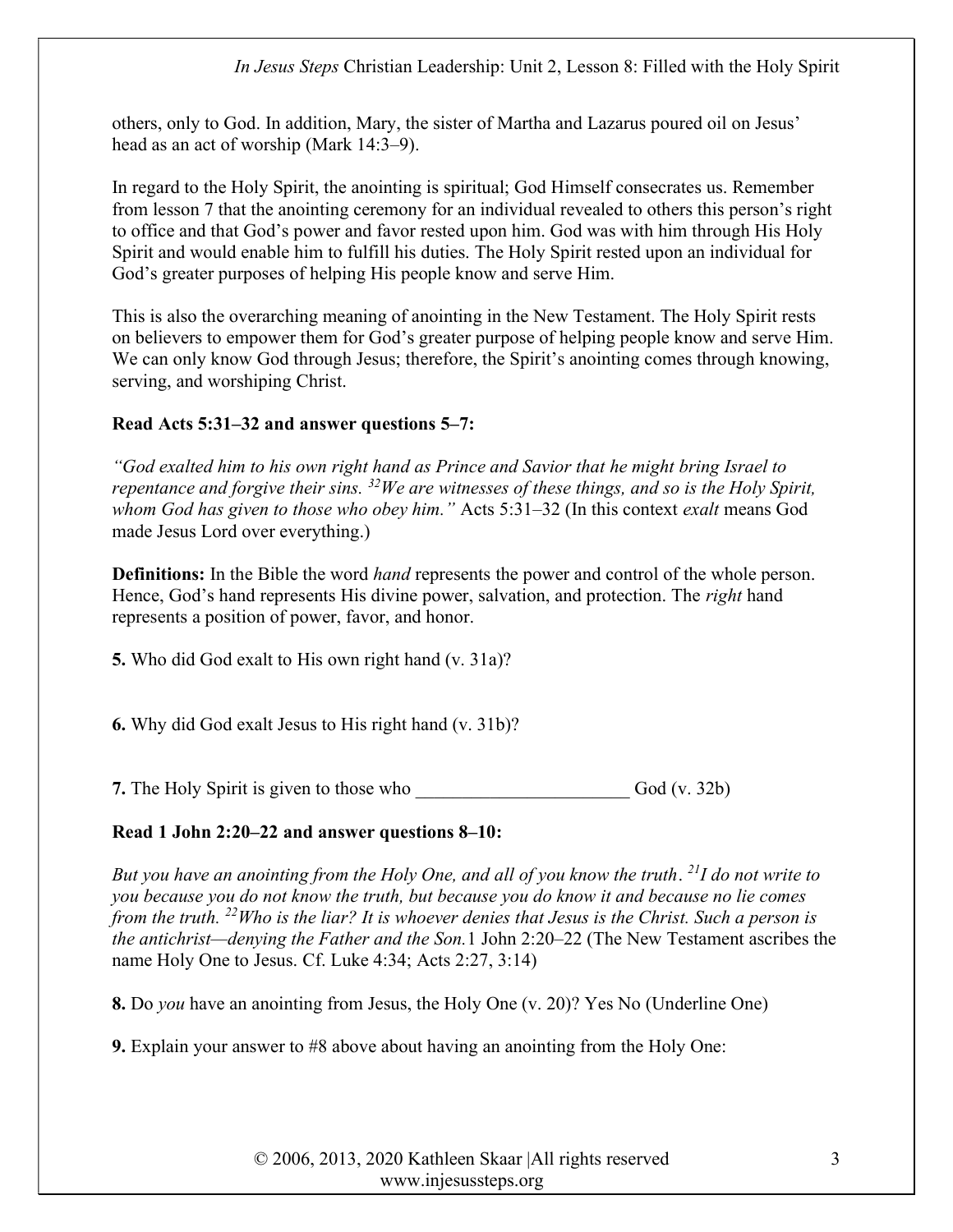10. What is the truth (vv. 20b–22)?

Accountability: Be prepared to share your answers #5–10 with your discipleship team.

### Read what Jesus said in Luke 4:18–19 and answer questions 11–12:

"The Spirit of the Lord is on me, because he has anointed me to proclaim good news to the poor. He has sent me to proclaim freedom for the prisoners and recovery of sight for the blind, to set the oppressed free, <sup>19</sup>to proclaim the year of the Lord's favor." Luke 4:18–19 (cf. Isaiah 61:1–2)

11. Why was the Spirit of the Lord on Jesus (vv. 18–19)?

**Definition:** The year of the Lord's favor is not a calendar year, but it is the proclamation of the Messianic age, the time of Christ, the Anointed One. It is an age or period of grace when everyone who places their trust in the Messiah will have their sins forgiven and their debt of rebellion paid in full. It is an acceptable and favorable time indeed, a time to shout for joy!

12. What do these verses mean to you personally (vv. 18–19)?

Accountability: Be prepared to share your answers #11–12 with your discipleship team.

Jesus was quoting Isaiah 61:1–2 when he spoke the words in Luke 4:18–19. He was the fulfillment of Isaiah's prophecy written about 700 years earlier. Jesus was sent to set prisoners of sin free from the devil's chains and God's wrath. Jesus is looking for those who are poor in spirit, the meek, the humble and the repentant. Recall that many of the religious leaders and rulers were proud and arrogant and were unable to recognize Jesus as the Anointed One. We need to make sure we are vigilant (watchful) in guarding our own hearts against pride and arrogance so we will always recognize Christ and His leadership in our lives.

## Read Acts 10:38 and answer questions 13–17:

—how God anointed Jesus of Nazareth with the Holy Spirit and power, and how he went around doing good and healing all who were under the power of the devil, because God was with him. Acts 10:38

13. Who anointed Jesus (v. 38a)?

14. Was Jesus anointed with oil? Yes No (Underline One)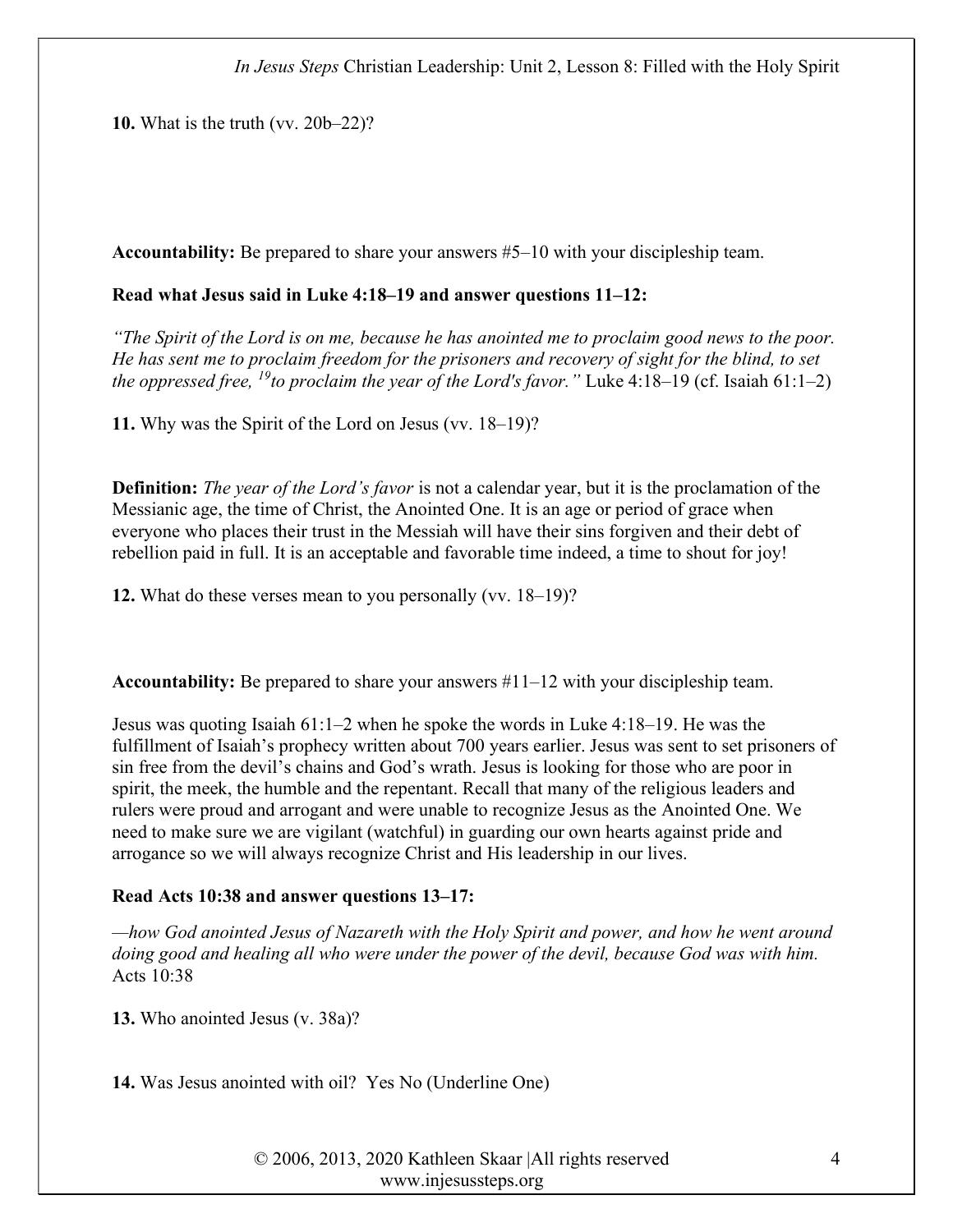15. God anointed Jesus of Nazareth with the Holy and  $($ v. 38a).

16. What did Jesus do after God anointed Him with the Holy Spirit and power (38b)?

17. Why could Jesus go around doing good and healing all who were under the power of the devil (v. 38b)?

18. How are you modeling Jesus' mission of doing good and healing those under the power of Satan?

Accountability: Be prepared to share your answers #13–18 with your discipleship team.

The Aramaic and Hebrew word Messiah, *Mashiach* ( מָשִׁיח), and its Greek equivalent Christ,  $Christos$  ( $Xp\mu\sigma\tau\acute{o}$ ς), both mean Anointed One. Jesus, our Model, is the Anointed One. He is the One who was anointed to destroy Satan and his works (1 John 3:8) and lead people into God's forever and glorious kingdom (Colossians 1:13; Revelation 22:3–5).

## Read 2 Corinthians 1:21 and answer questions 19–21:

Now it is God who makes both us and you stand firm in Christ. He anointed us,  $^{22}$ set his seal of ownership on us, and put his Spirit in our hearts as a deposit, guaranteeing what is to come. 2 Corinthians 1:21–22

19. Who anoints *you* (v. 21)?

20. Is oil necessary for your anointing? Yes No (Underline One)

21. How do *you* know that *you* have the Holy Spirit in your heart (vv.  $21-22$ )?

Accountability: Be prepared to share your answers #19–21 with your discipleship team.

God has placed His Holy Spirit in our hearts to make us stand firm in Christ. We are anointed for leadership. We are set apart to influence the attitudes and actions of others for Jesus Christ.

Our type of leadership may be different from other believers. Jesus' leadership role involved traveling around the country teaching, preaching, healing, and dying on the cross for our sins. There are just as many leadership options as there are talents, jobs, and personal situations. For example, someone may suffer a terrible accident or illness. Within the confines of this outward tragedy, God may use it in a dramatic way to glorify His name. Just keeping a positive attitude and staying in a close relationship with God may give nonbelievers a reason to pause and consider Jesus.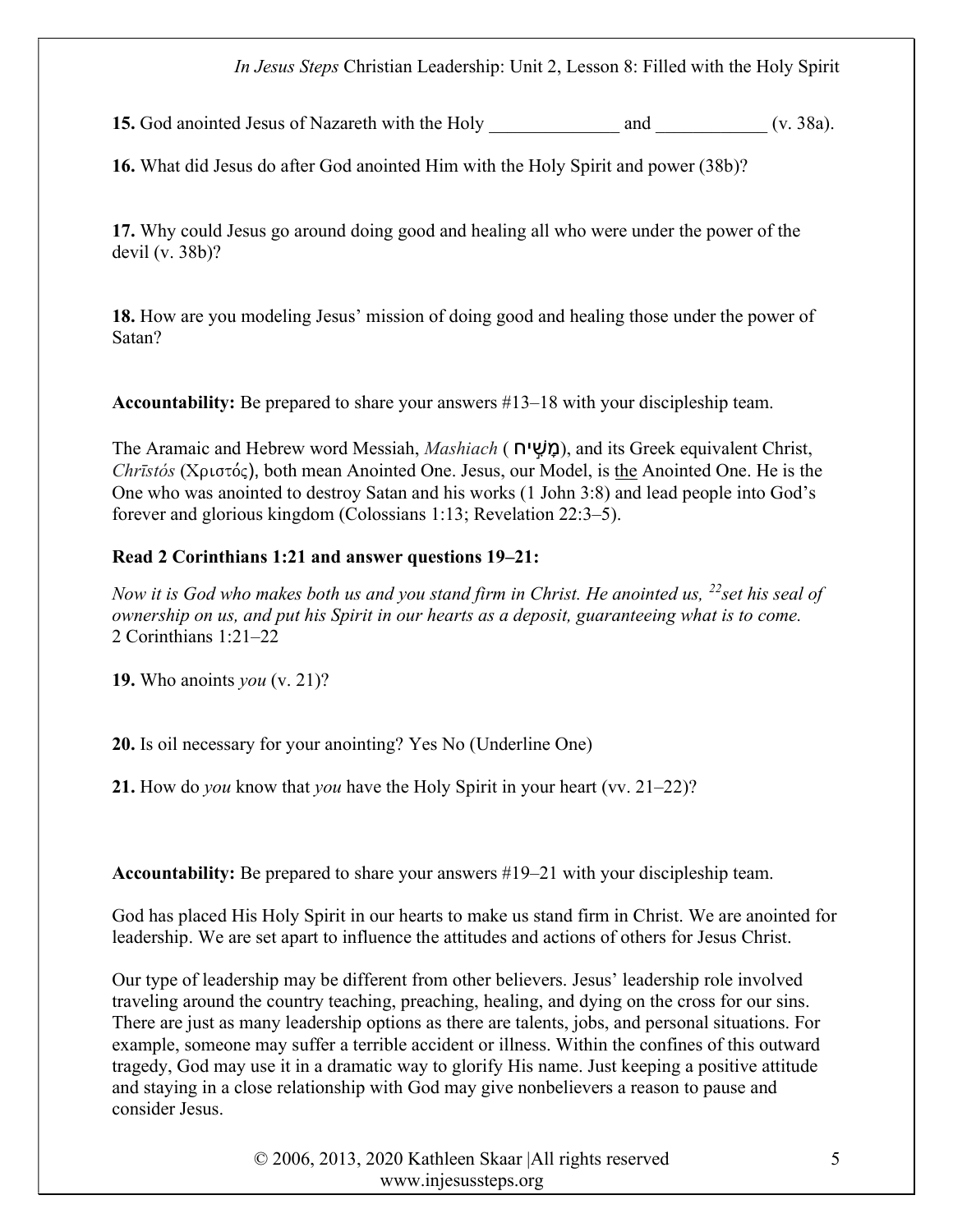Keeping a positive attitude reminds me of a story a friend shared with me years ago. I believe it to be a true story but cannot verify it. It begins with an atheist reporter or journalist with a local newspaper. He thought Christians were hypocrites (frauds). Then one day his editor asked him to write about the work being done with the homeless at a Christian shelter downtown. He really did not want to write about Christians, and he certainly did not want to give them credit for anything positive.

Therefore, the journalist decided to go down to the shelter one cold Saturday morning in disguise; he wanted to observe how things *really* worked. Right away he noticed a young man serving hot chocolate. He politely gave a cup to a shabbily dressed man, who without any provocation (aggravation), threw the steaming hot chocolate in the young man's face and then threw the cup on the ground.

"Boy this is going to be good," thought the journalist. "I'll get some great photos of these charlatans (fakes, imposters) and show the city what they're really like." He grabbed for his camera but then froze at what he saw next. The young man wiped the hot chocolate from his face, picked up the cup, filled it again, smiled, and said politely, "Sir, I believe you dropped your hot chocolate."

This simple instance of self-sacrifice and compassion gave the journalist a reason to pause. He decided to investigate further and get to know this Christian volunteer. In time, the journalist gave his life to Christ. There is a moral to this story. Never underestimate your calling and how it affects the lives of others. This young man was leading simply by serving hot chocolate!

Although the structure of our roles may be different, the goal of Christian leadership remains the same. We are to tell, share, model, preach, and serve in all ways to bring people to God through Jesus for the glory of our triune God. What a tremendous privilege and great honor this is! Nothing in life is more exciting, fulfilling and worthy!

## Action Steps

22. Memorize 1 John 2:20: But you have an anointing from the Holy One, and all of you know the truth.

23. Live this day with the recognition that you have an anointing from God and that you know the truth that is in Christ Jesus our Lord. It is the life-saving truth that must be shared. Please write down any way your day was different:

Accountability: Be prepared to share #22–23 with your discipleship team next week.

—End Day One—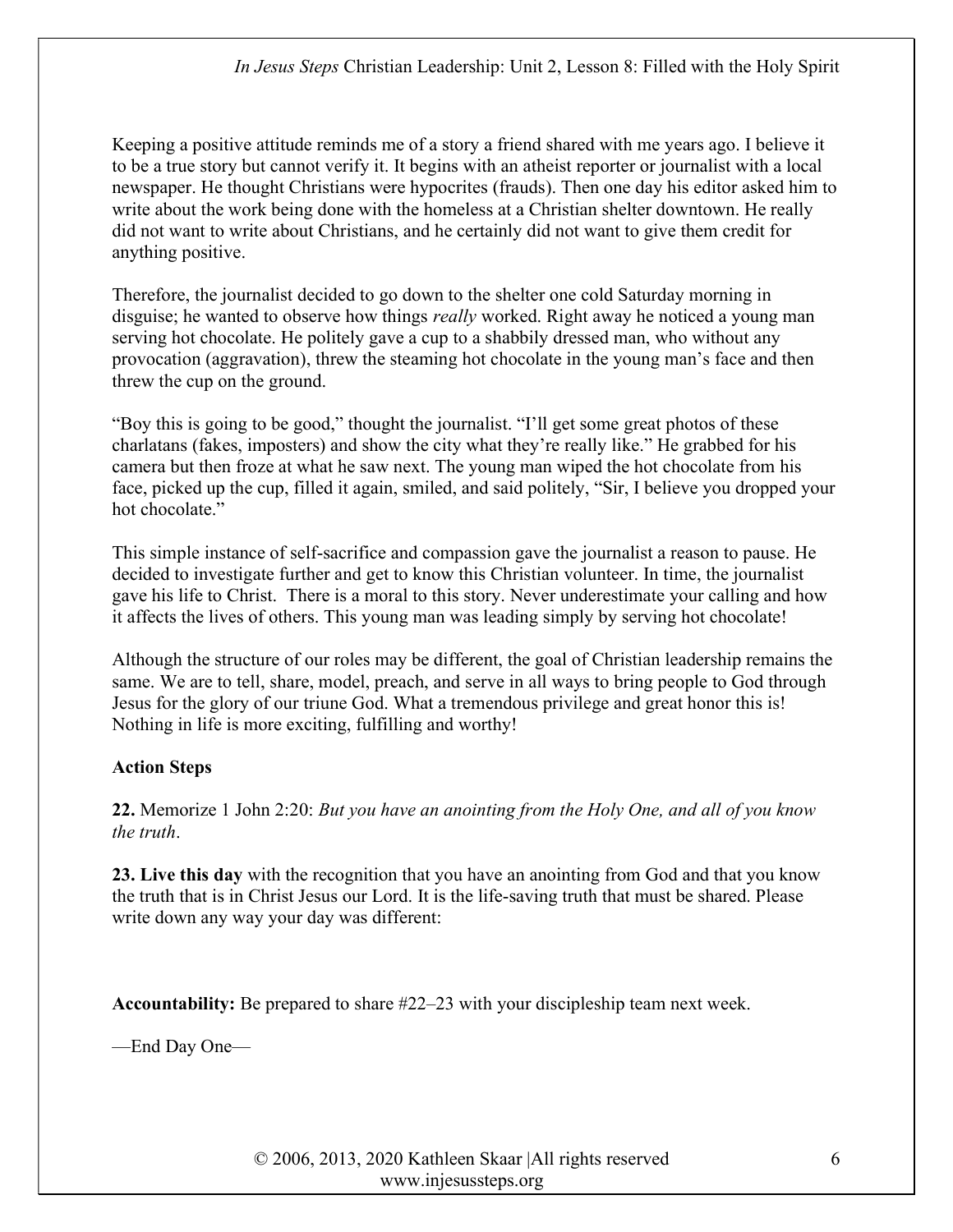## Day Two Baptism of the Holy Spirit (part one)

## Read Matthew 3:11 and answer questions 24–25:

"I baptize you with water for repentance. But after me comes one who is more powerful than I, whose sandals I am not worthy to carry. He will baptize you with the Holy Spirit and fire." Matthew 3:11

24. Who is John the Baptist talking about?

25. John the Baptist baptized with water, how does Jesus baptize (v. 11c)?

In the Old Testament fire is used as one of the physical manifestations of God's presence (Genesis 15:17; Exodus 13:21–22). In other words, God used fire to demonstrate His presence. Similarly, fire was used in Israel's worship to symbolically represent God with His people (Leviticus 6:12–13).

God is holy and righteous. Thus, God's presence with Israel as fire also represented judgment and purification.<sup>1</sup> As foretold in the Old Testament, Jesus the Messiah comes to die for our transgressions, purify our souls, and appease God's wrath (Isaiah 53:8–11; Malachi 3:1–4).

In Matthew 3:11, John the Baptist explained that Jesus baptizes with the Holy Spirit. The Greek word for baptize is *baptizo* ( $\beta \alpha \pi \tau \zeta \omega$ ). It has three specific definitions.

First, it means to wash ceremonially for the purpose of purification. The priests were required to wash before offering sacrifices to God (Leviticus 16:4, 24–25). After washing, the priest offered the sacrifice with the fat portion of the animal being burned with fire.

The second definition of baptism is to use water in a rite for the purpose of renewing or establishing a relationship with God. It means to plunge, dip, and wash. This definition is associated with the ministry of John the Baptist as he immersed men and women in water as a sign of their repentance and turning to God.

When someone is baptized with the Holy Spirit and fire, he is not physically set aflame or burned. Fire is not to be taken literally (plainly) but symbolically. Baptizing with the Holy Spirit and with fire "means that Jesus had and has the ability to immerse (baptize) people into the presence of God so that they are aware of their sin and their need to be cleansed of that sin. To be baptized with the Holy Spirit and fire is to be convicted concerning sin and righteousness and judgment (John  $16:8$ )."<sup>2</sup>

<sup>&</sup>lt;sup>1</sup> Trent Butler, "Baptism of Fire" *Holman Bible Dictionary* (Nashville: Holman Bible Publishers, 1991), 152.  $2$  Ibid.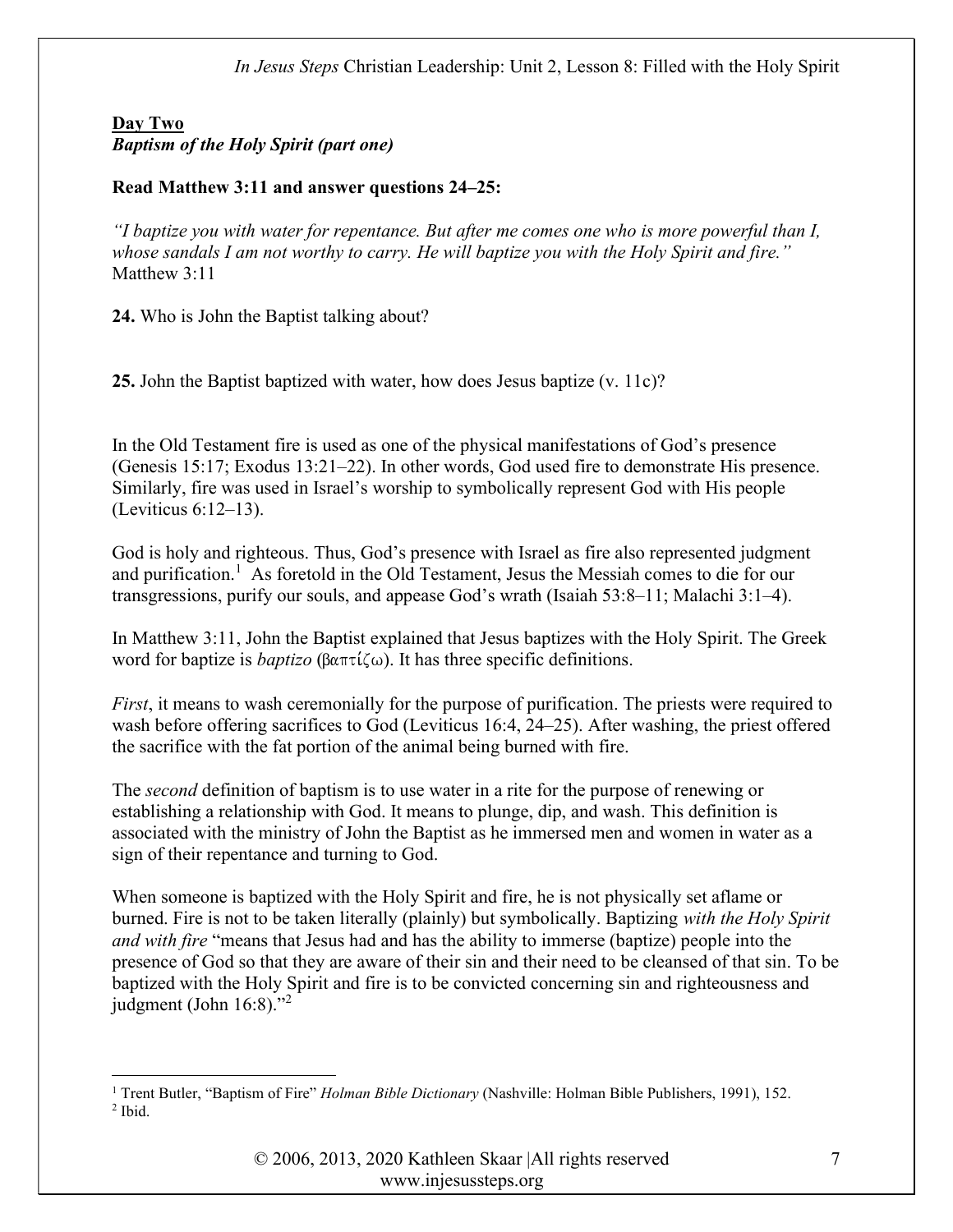A third meaning of baptism is to cause someone to have an extraordinary experience. The experience can be overwhelming in that one feels engulfed or immersed with God's presence. These unusual experiences may occur at salvation or sometime during a believer's lifetime. Similarly, they describe experiences with the Holy Spirit coming upon them in remarkable ways. The experience of Charles Finney illustrates this meaning of Spirit baptism.

Charles Finney, 1792–1875, was the youngest of nine children. He was born in Connecticut but moved to New York after the American Revolutionary War. He studied as an apprentice to become a lawyer but gave it up after a dramatic conversion experience. He describes the experience:

"But as I turned and was about to take a seat by the fire, I received a mighty baptism of the Holy Ghost. Without any expectation of it, without ever having the thought in my mind that there was any such thing for me, without any recollection that I had ever heard the thing mentioned by any person in the world, the Holy Spirit descended upon me in as manner that seemed to go through me, body and soul. I could feel the impression, like a wave of electricity, going through and through me. Indeed, it seemed to come in waves and waves of liquid love; for I could not express it in any other way. It seemed like the very breath of God. I can recollect distinctly that it seemed to fan me, like immense wings.

No words can express the wonderful love that was shed abroad in my heart. I wept aloud with joy and love; and I do not know but I should say, I literally bellowed out unutterable gushings of my heart. These waves came over me, and over me, and over me, one after the other, until I recollect I cried out, 'I shall die if these waves continue to pass over me.' I said, 'Lord, I cannot bear any more; yet I had no fear of death."<sup>3</sup>

All three meanings of baptism discussed above could relate to the statement: Jesus baptizes with the Holy Spirit. First, the work of the Spirit is to sanctify (make holy). Second, believers talk or communicate with God through His Spirit. Third, the Spirit makes it possible to have extraordinary experiences with God.

26. Do you judge yourself or other Christians because of extraordinary experiences, or lack thereof, with the Holy Spirit? Yes No Sometimes (Underline One)

27. Explain your answer to #22 about judging regarding extraordinary experiences or lack thereof with the Holy Spirit:

We are commanded not to judge anyone. Thus, we should be especially careful in judging a person by whether or not they have had an extraordinary experience with God. There are testimonies by great men and women of God in both camps. The truth is that an extraordinary

<sup>&</sup>lt;sup>3</sup> Charles Finney, *Memoirs of Rev. Charles G. Finney* (New York: A. S. Barnes & Company, 1876), 20–21.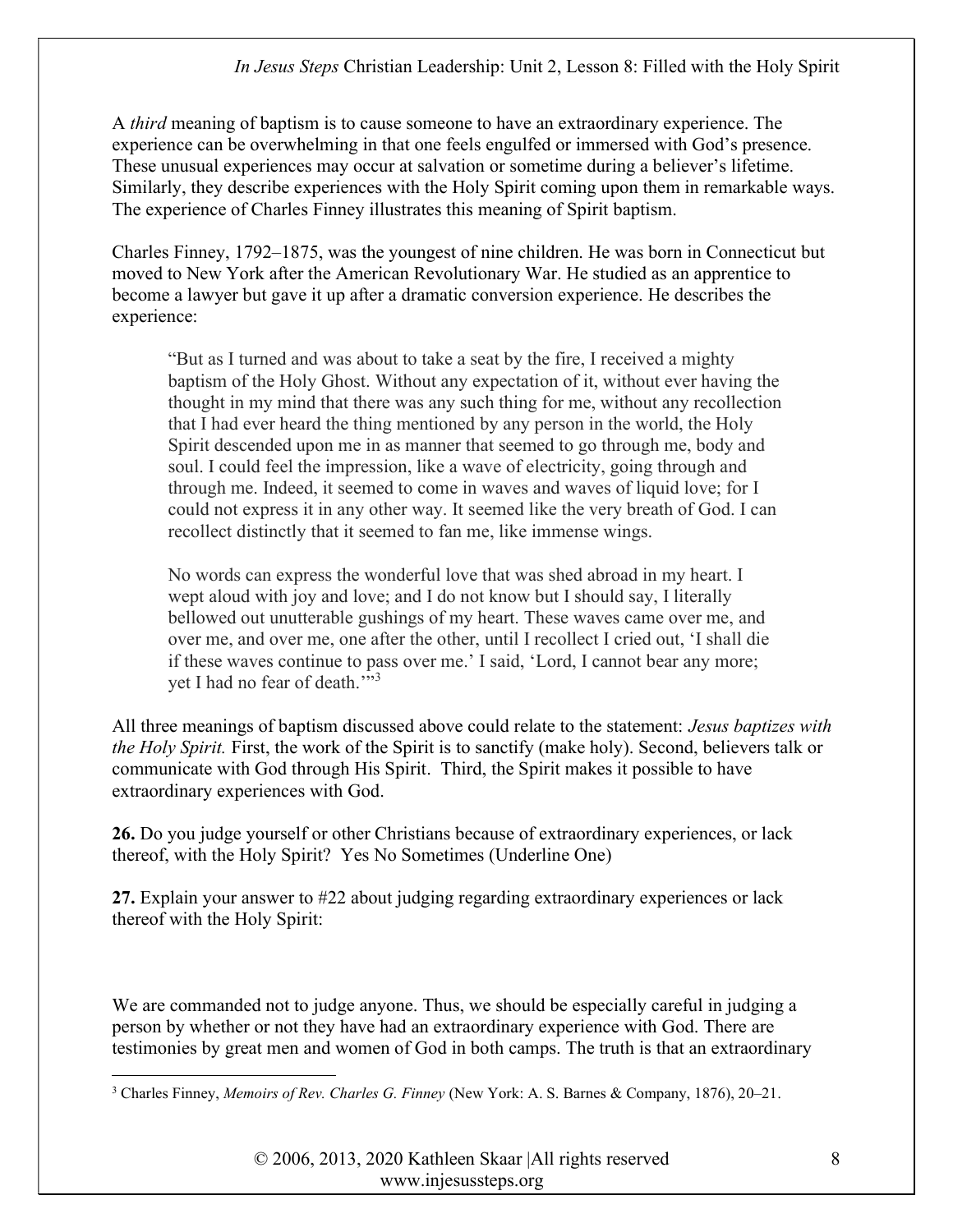experience, whether physically or emotionally, has absolutely no bearing on God's love for us and His working in our lives. As in all things, our focus needs to be on God Himself and not on our own feelings, experiences, and circumstances.

There are two main doctrinal teachings on when a believer receives the gift of the Holy Spirit. One group of believers maintains believers receive the fullness of the Holy Spirit when they trust Jesus as Lord and Savior—the time of salvation. This is an Evangelical position.

There are four primary characteristics of the Evangelical position. "Conversionism: the belief that lives need to be transformed through a 'born-again' experience and a life-long process of following Jesus. Activism: the expression and demonstration of the gospel in missionary and social reform efforts. Biblicism: a high regard for and obedience to the Bible as the ultimate authority. Crucicentrism: a stress on the sacrifice of Jesus Christ on the cross as making possible the redemption of humanity."<sup>4</sup>

These characteristics should really be the Christian position and should be embraced by all believers. Both Evangelical and Pentecostal churches should agree on these truths. There are other important truths not explicitly included in the above position such as the virgin birth, divinity of Christ, and the trinity. Before joining a church or body of believers, we should research and pray for God's direction.

The Pentecostal<sup>5</sup> position is differentiated by its strong emphasis on the Holy Spirit for speaking in tongues, divine gifts, healing, power over demons, and the "Baptism of the Holy Spirit." Those who believe in a separate filling of the Spirit acknowledge that salvation and the "Baptism of the Holy Spirit" may occur at the same time. Both groups agree that salvation comes from Jesus Christ alone.

The crux of the dispute has to do with the miraculous or vivid manifestations of the Spirit. Most Pentecostals maintain that in order to have the fullness and power of the Spirit one must have a separate filling known as the "Baptism of the Holy Spirit." However, not all believers have these experiences or display miraculous powers.

28. Have you ever had a miraculous or vivid demonstration of the Holy Spirit in your life? Yes No (Underline One)

<sup>4</sup> NAE National Association of Evangelicals, "What is an Evangelical?"< https://www.nae.net/what-is-anevangelical/>(Accessed 2/2/2021).

<sup>5</sup> "Pentecostal" Christians may also be described as "Charismatic." Pentecostals include Protestant Christians who believe that the "Manifestations of the Holy Spirit" are alive, available, and experienced by modern-day Christians. These manifestations or gifts of the Holy Spirit were seen in the first century Christian believers and include signs and wonders such as the message of wisdom, the message of knowledge, faith, gifts of healing, miraculous powers, discerning of spirits, tongues and interpretation of tongues. The term Pentecostal, therefore, comes from the New Testament experiences of the early Christian believers on the day of Pentecost.

http://christianity.about.com/od/glossary/g/pentecostal.htm>(Accessed 2/10/2016).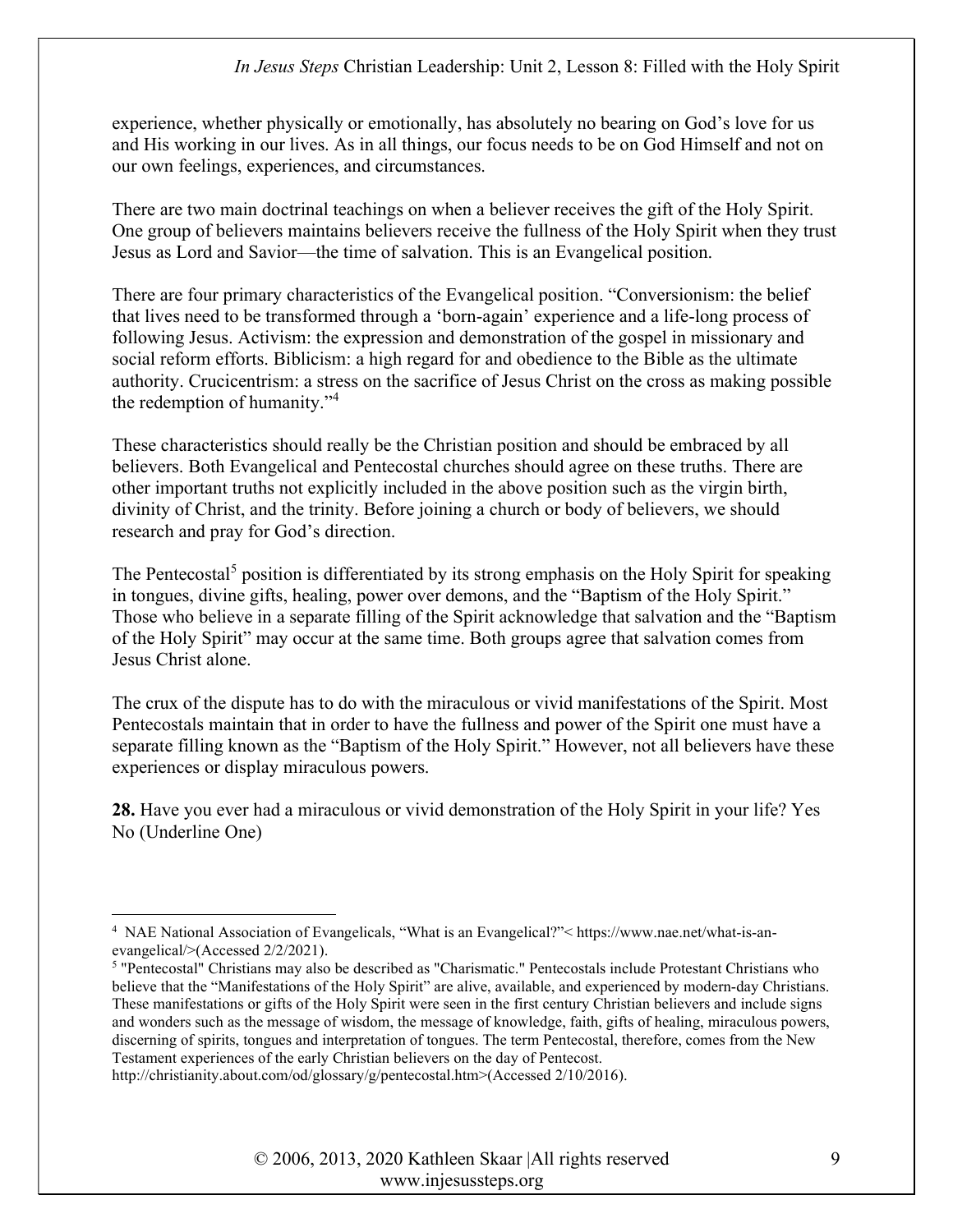29. If you answered yes in question 28, please describe the experience:

30. Have you ever looked down on anyone who seemed less "spiritual" than you? Yes No (Underline One)

31. Have you ever been envious, jealous or resentful of anyone who seemed more "spiritual" than you? Yes No (Underline One)

32. Is either situation in #30 or #31 more wrong than the other? Yes No (Underline One)

33. Explain your answer for #32 about whether judging someone to be more spiritual or less spiritual than you is worse than the other:

#### Action Steps

34. How can Christians remain unified (1 Corinthians 12:13; Galatians 2:20), even when we fall into one end of the spectrum of belief or the other—between the charismatic (supernatural gifting) and cessationist (no supernatural gifting today)?

35. What can *you* do to improve Christian unity?

Accountability: Be prepared to share #33, #34, and #35 with your discipleship team next week.

—End Day Two—

## Day Three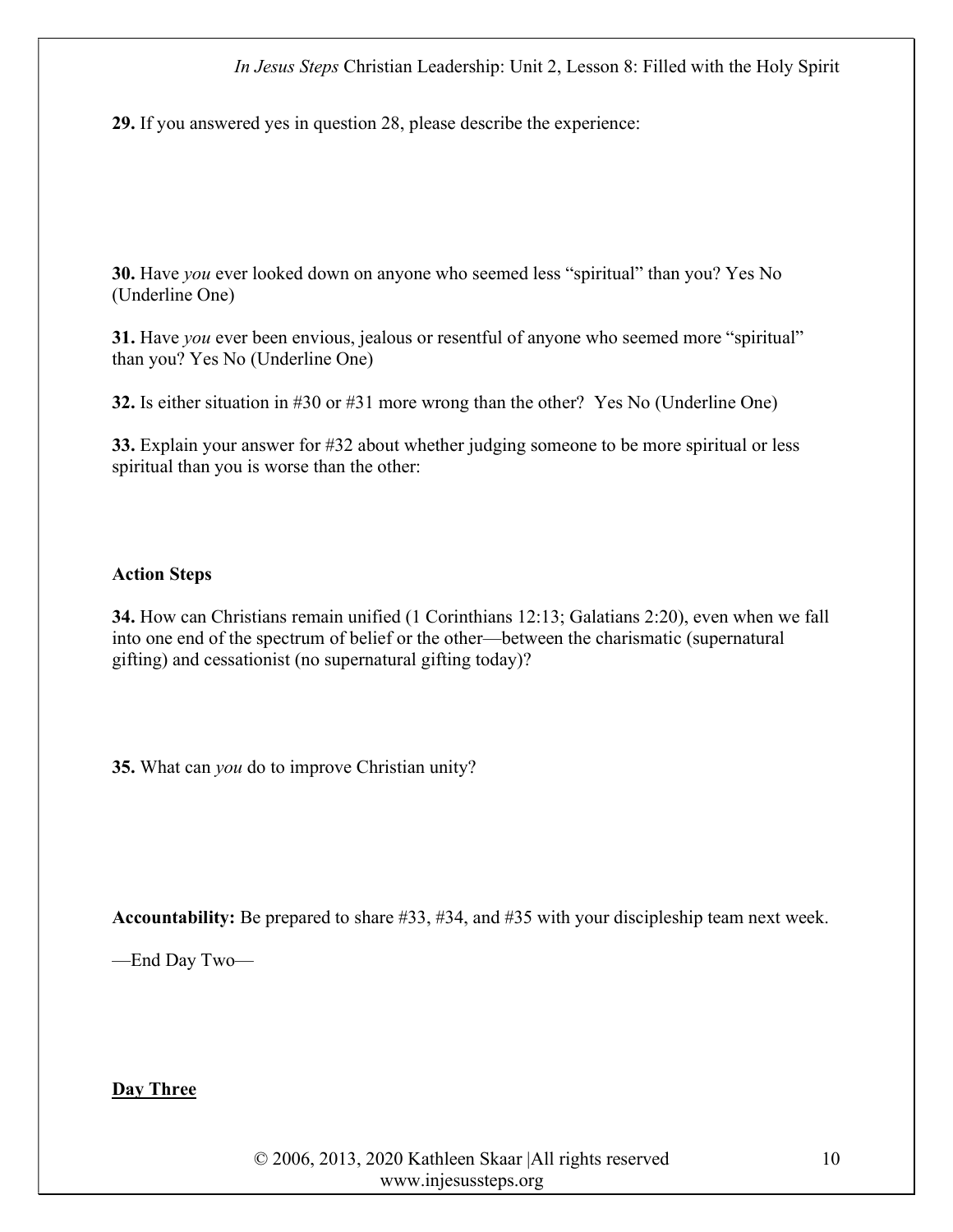## Baptism of the Holy Spirit (part two)

## Read Acts 2:1–4 and answer questions 36–38:

When the day of Pentecost came, they were all together in one place. <sup>2</sup>Suddenly a sound like the blowing of a violent wind came from heaven and filled the whole house where they were sitting.  $3$ They saw what seemed to be tongues of fire that separated and came to rest on each of them.  $4$ All of them were filled with the Holy Spirit and began to speak in other tongues as the Spirit enabled them. Acts 2:1–4

**Definition:** In the Old Testament, *Pentecost* was a holy day of offerings, joy, and thankfulness for the Lord's blessing of the harvest (Leviticus 23:15–21). It was celebrated fifty days after Passover.

**36.** Who were the people that were gathered together in one place  $(v, 1)$ ? (See Acts 1:13–15)

37. Where did the blowing of the violent wind come from (v. 2)?

38. What were the audible (heard) and visible (seen) signs of the Holy Spirit's presence (vv. 2– 4)?

We do not know the identity of everyone who gathered together in the one place, but those most likely present were the twelve apostles, which included Matthias who was added to take the place of Judas (Acts 1:26). Also present were the women disciples, Mary, the mother of Jesus, and His half-brothers. The fact the tongues of fire came to rest on each one of them indicates that all 120 present were believers in the Lord Jesus. There are, however, scholars who interpret the passage as only the twelve apostles receiving the tongues of fire.

Not only did they see what appeared to them like tongues of fire, they also heard a loud sound like the blowing of a strong and forceful wind. The Holy Spirit entered and enabled all to speak in other languages that were recognized and understood (Acts 2:5–8).

The apostle Paul had a different experience. He was on his way to Damascus when he encountered the risen Christ. This glorious meeting left him blind and helpless for three days. Then the Lord called another believer named Ananias to go to Paul that he might see again and be filled with the Holy Spirit (Acts 9:3–19). After Ananias laid hands on and prayed for Paul, something like scales fell off his eyes and he was baptized.

We have to be careful with being too dogmatic (rigid views) about how folks place their faith in Jesus and how the Holy Spirit fills those believers. God reserves the right to work in our lives in unique and mysterious ways. There are men and women, powerfully used by God, who have different doctrinal views on how the Holy Spirit fills believers. The important thing to remember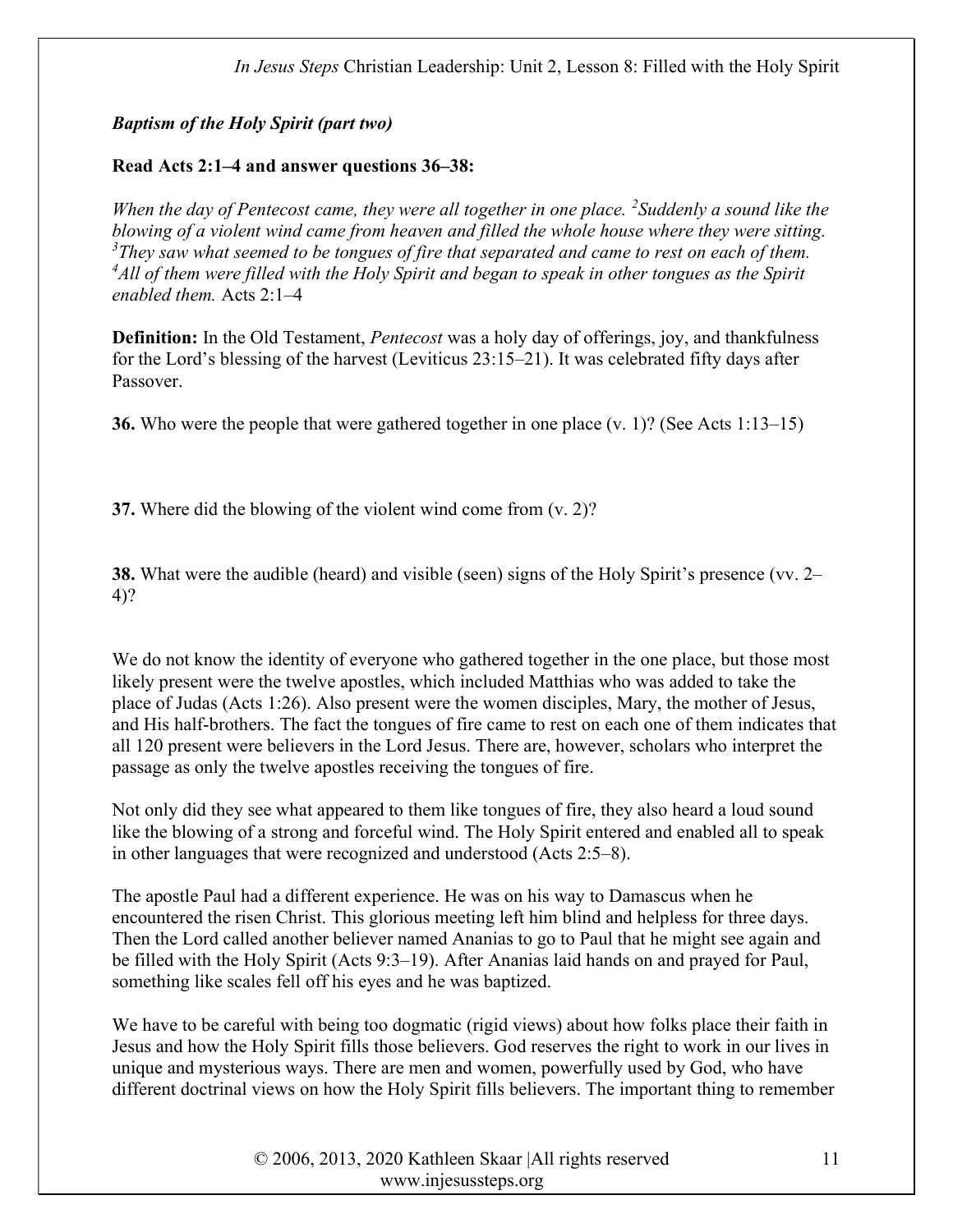is that the Holy Spirit gives exceptional empowerment in order for Christians to follow and exalt the name of Jesus.

### Read Acts 2:16–18 and answer questions 39–42:

No, this is what was spoken by the prophet Joel:  $^{17}$ "'In the last days, God says, I will pour out my Spirit on all people. Your sons and daughters will prophesy, your young men will see visions, your old men will dream dreams.  $^{18}E$ ven on my servants, both men and women, I will pour out my Spirit in those days, and they will prophesy.'" Acts  $2:16-18$  (quoted from Joel  $2:28-29$ )

**Definition:** *Prophesy* is translated from the Greek verb, *propheteuo* ( $\pi$ ροφητεύω), which means to proclaim God's message, preach; prophesy, predict; speak God's message intelligibly (as opposed to speaking in an unknown language. 1 Corinthians 14:1); use prophetic insights to make something known.

39. What will God do in the last days (vv. 17–18)?

40. What will the people do when God pours out His Spirit?

41. What happened on Pentecost that caused Peter to quote the prophet Joel (See Acts 2:4–15)?

42. How does the promise of the Holy Spirit being poured out relate to you?

Accountability: Be prepared to share #39–#42 with your discipleship team next week.

The apostle Peter is speaking and quoting from the book of Joel in Acts 2:16–18. The prophet Joel lived in the  $9<sup>th</sup>$  century BC and had prophesized about the Holy Spirit. Peter is interpreting the prophecy as being fulfilled right then and there in his time. In the context of this passage, the last days are the time of the New Covenant, the time after Jesus' death and resurrection.

As the time for Jesus' return draws nearer, the Spirit's empowerment may be even more visible and powerful. However, the promise and fulfillment of the Holy Spirit being poured on believers (God's servants) is available right now for you and all who trust in the name of Jesus.

Notice that God emphasizes His promise for men and women to prophesy. God says it twice in a slightly different way: I will pour out my Spirit on all people. Your sons and daughters will prophesy (v. 17) and Even on my servants, both men and women, I will pour out my Spirit in those days, and they will prophesy (v. 18).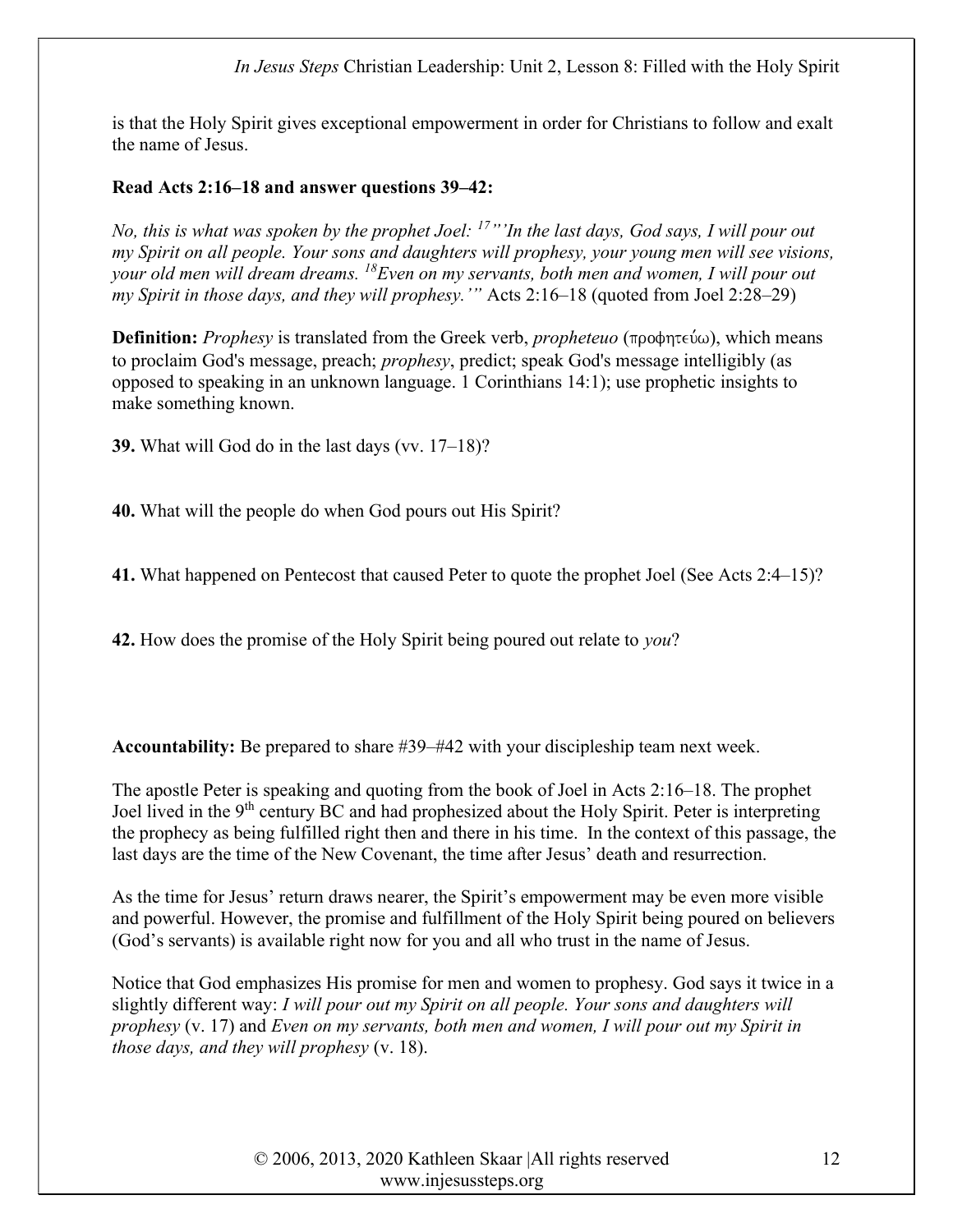You may be prophesying already and not even know it. When we speak the truth of the Bible with the Holy Spirit's guidance and enablement, we are speaking for God. When we share the plan of salvation and lift up the name of Jesus, we are proclaiming God's message.

Now, back to the subject of when a believer receives the of the Holy Spirit. Those who believe that the fullness of the Holy Spirit is received at the time of salvation cite these Scriptures: Acts 2:38; Romans 8:9; 1 Corinthians 2:14, 12:13; 2 Corinthians 1:21–22, 5:5 and Ephesians 1:13–14. While those who believe in a separate, subsequent baptism of the Holy Spirit after trusting Jesus, cite these Scriptures: John 7:37–39; Acts 1:5, 2:1–4, 8:12–17, 10:44–46, 11:15–17, 19:2–4.

Both sides of this doctrinal issue have explanations, reasons, and additional scripture citations for their position. It seems possible the Holy Spirit is received at conversion in the sense of indwelling, while the "filling of the Spirit" is a separate anointing. In this way, God sovereignly empowers ("fills") for specific works and gifts. Pray for wisdom and discernment, study the Bible, and do your own theological research to know the truth and live according to His will.

## Read 1 Corinthians 12:13 and answer questions 43–45:

For we were all baptized by one Spirit so as to form one body— whether Jews or Gentiles, slave or free—and we were all given the one Spirit to drink. 1 Corinthians 12:13

| <b>43.</b> For we were<br>body (v. 13a). |           | bv        | Spirit so as to form |          |
|------------------------------------------|-----------|-----------|----------------------|----------|
| 44. We were                              | given the | Spirit to |                      | (v. 13c) |

45. Why do you think this verse is so important in Christian leadership?

Accountability: Be prepared to share #43–#45 with your discipleship team next week.

The opening ceremony for the 2008 summer Olympics in China was phenomenal. For several events 2,008 individual Chinese people worked in amazing precision and harmony. The first event had 2,008 drummers on the field at individual, illuminated, drum stations. The huge band formed a large square in the Bird's Nest stadium. At the end of their musical light show, they performed the countdown for the opening of the games with their Fou drums. The drummers did this by having a portion of the drums light up with the countdown numbers while a portion of the drums were darkened for the background. Grand fireworks were set off after the "one" second disappeared from the drums.

Although this was a secular event, it reminded me of the body of Christ and how we should each be working together in sync and in harmony. The drummers were not trying to outperform each other, but to synchronize (coordinate) their movements. They were doing this for the overall effect of the ceremony and to bring honor to their country, China.

> © 2006, 2013, 2020 Kathleen Skaar |All rights reserved www.injesussteps.org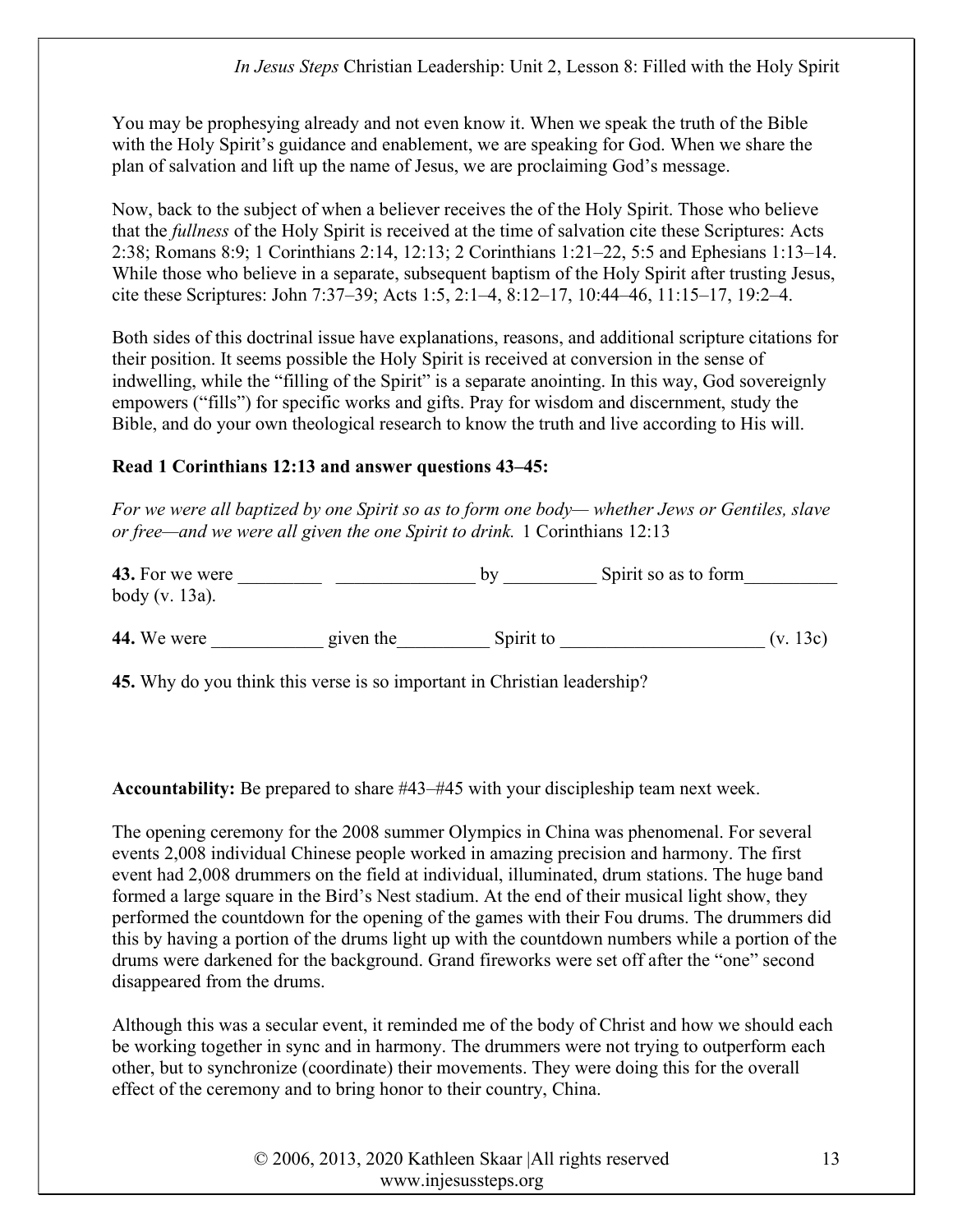In the same way, we have a part to play for the good of our eternal country or kingdom. No one is better or more important than another; we are all equal in God's eyes. We need to coordinate our work and efforts so that the overall effect of our actions will bring glory to God.

As for the lighted drums, Jesus tells us that we are the light of the world. Therefore, let us work together in perfect harmony and precision so that others will be amazed and turn their eyes toward Jesus. The countdown should remind us that not only is our time on this earth short, but Jesus will be returning. Let us get ready for the *grandest of the grand* fireworks!

Definition: *Speaking in tongues*, can refer to speaking another recognizable language or to the practice of uttering incomprehensible sounds that are considered to be a divine or prayer language. Speaking in tongues in an unrecognizable language is known as glossolalia.

Some Pentecostal and charismatic denominations teach that speaking in tongues is the initial evidence of the baptism of the Holy Spirit. They also teach three types of speaking in tongues: 1.Tongues as a supernatural outpouring and sign to unbelievers (Acts 2:11). 2. Tongues for the strengthening of the church. This requires an interpretation (1 Corinthians 14:27). 3. Tongues as a private prayer language (Romans 8:26; 1 Corinthians 14:1–4, 14).<sup>6</sup>

Before we leave the subject of the baptism of the Holy Spirit, let us address one aspect that can be particularly divisive. For example, some who believe in a separate baptism of the Holy Spirit assert that a believer must have the gift of tongues as evidence of this baptism. They cite Acts 2:1–6 and their own experiences. However, in Acts 2 the language was a real language that listeners could understand.

It seems that in the last thirty years there has been a movement to refer to speaking in tongues outside of a public gathering as a "private prayer language" or "prayer language." It is used to communicate with God in private. The "prayer language" or "heavenly language" was defined as such to meet Paul's requirement of having an interpreter present whenever one speaks in tongues (1 Corinthians 14:27–28). Even so, some pastors do allow their congregations to use their "prayer language" during worship even if there is no one present to interpret what they are saying or praying.

Other pastors or religious leaders prohibit speaking in tongues altogether, whether publicly or privately. These pastors may believe that speaking in tongues only refers to speaking in other languages and that this gift ceased after the apostolic age. They may not believe in a "prayer language" used to communicate with God.

## Read 1 Corinthians 14:28 and answer questions 46–47:

If there is no interpreter, the speaker should keep quiet in the church and speak to himself and to God. 1 Corinthians 14:28

46. What restriction does Paul place on people speaking in tongues in church (v. 28a)?

<sup>6</sup> "Speaking in Tongues"<http://christianity.about.com/od/glossary/g/speakingtongues.htm>(Accessed 2/5/2013).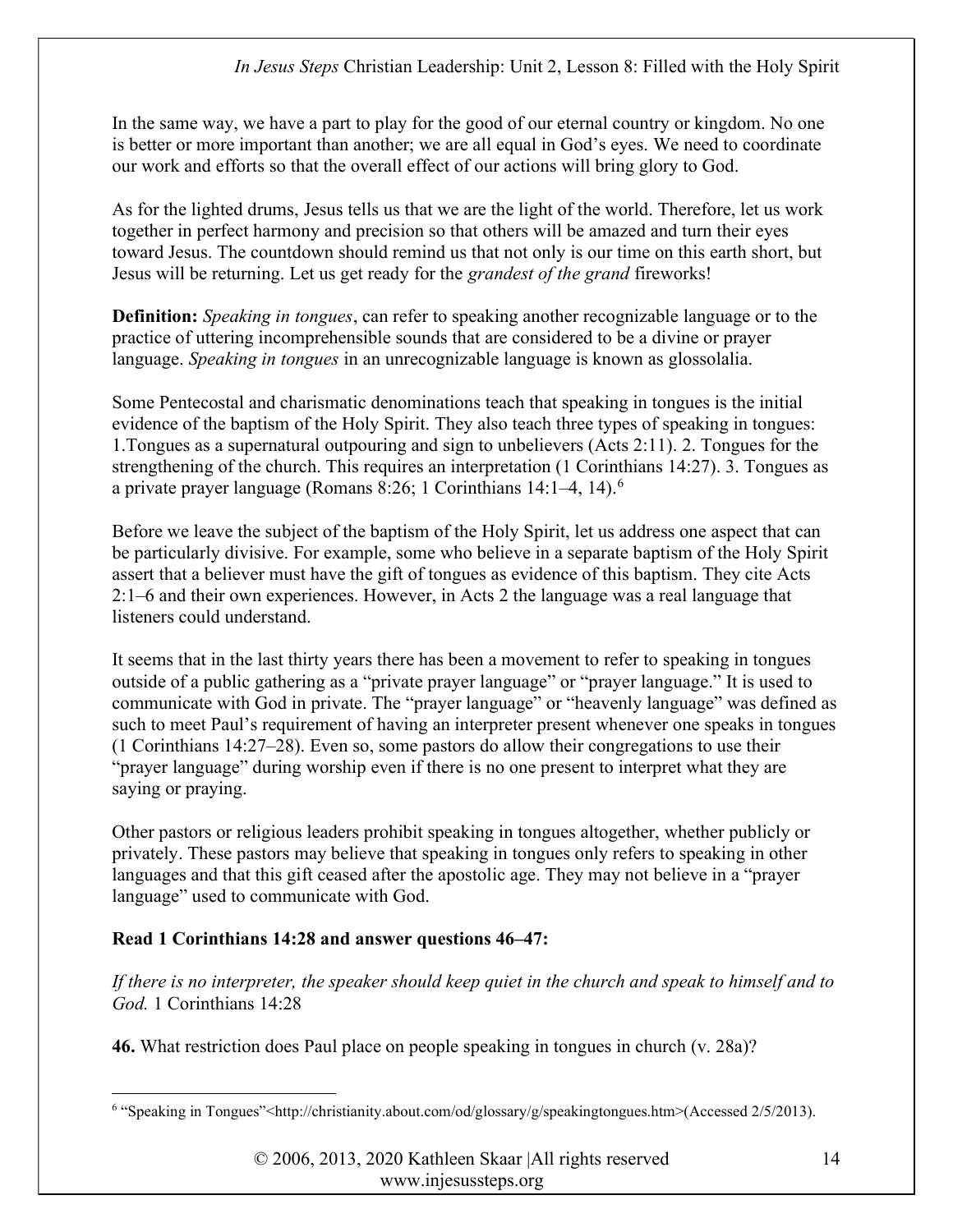47. Does Paul place any restrictions on speaking in tongues in private (v. 28b)? Yes No (Underline One)

Paul makes it clear that speaking in tongues is just one kind of spiritual gift (1 Corinthians 12:10). Gifts are given to build up the body of Christ. No one needs them all because no one is the whole body; we are all just a part of the body. Therefore, not all believers who have been baptized into the Spirit will speak in tongues (Romans 8:5–8, 12:5–8; 1 Corinthians 1:7).

Charles G. Finney played a significant role in the development of American Pentecostalism and yet did not speak in tongues. "One writer claimed during the year 1857–58 over a hundred thousand persons were led to Christ as the direct or indirect result of Finney's labors while five hundred thousand persons professed conversion to Christ in the great revival which began in his meetings. It was found by actual research that over eighty-five in every one-hundred persons professing conversion to Christ in Finney's meetings remained true to God."<sup>7</sup>

Now it is a blessing to speak in tongues and if you desire this gift, you should ask for it (1 Corinthians 14:1, 13; James 4:2b). However, biblically this is not a requirement to confirm you are baptized in or with the Holy Spirit. Many different denominations exist because Christians do not give each other enough freedom to serve Christ uniquely. If you speak in tongues, do so humbly. If you do not speak in tongues, humbly accept those who do. There are mighty men and women of God who speak in tongues and those who do not. God hates pride and arrogance in any form.

Do not try to coerce or manipulate others into thinking they must have the same experience with God you have experienced or to exercise the same gifts and abilities you do. Think of the unique experiences and gifts of the men and women in the Bible. Moses met God in a burning bush and led the Israelites out of Egypt with signs and miracles. Paul met Jesus in blinding light on the road to Damascus and was used to bring the gospel to the Gentiles. Mary was visited by the angel Gabriel before the Holy Spirit came upon her and she gave birth to God's Son. God will gift us differently and for His glory as He chooses for His perfect plans.

All relationships, experiences, and services begin with Christ. If anyone preaches a different gospel than Jesus Christ, His deity and humanity, His birth, life, death, and resurrection, then as a Christian leader, you must stand up for the truth (Galatians 1:6–8). However, we must be careful to listen, watch, and not condemn the Spirit's work. For example, Finney believed in not one baptism of the Spirit, but in subsequent and fresh baptisms of the Spirit. He spoke and wrote vividly of these powerful experiences. $8$  Who would have wanted to argue with this man's experiences and the fruit of his labors? But then again, who would demand that his experiences were necessary for following Christ?

8 Ibid.

© 2006, 2013, 2020 Kathleen Skaar |All rights reserved www.injesussteps.org

<sup>7</sup> John L. Gresham, Jr., Charles G. Finney's Doctrine of the Baptism of the Holy Spirit (Peabody, MA: Hendrickson Publishers, 1987), 41.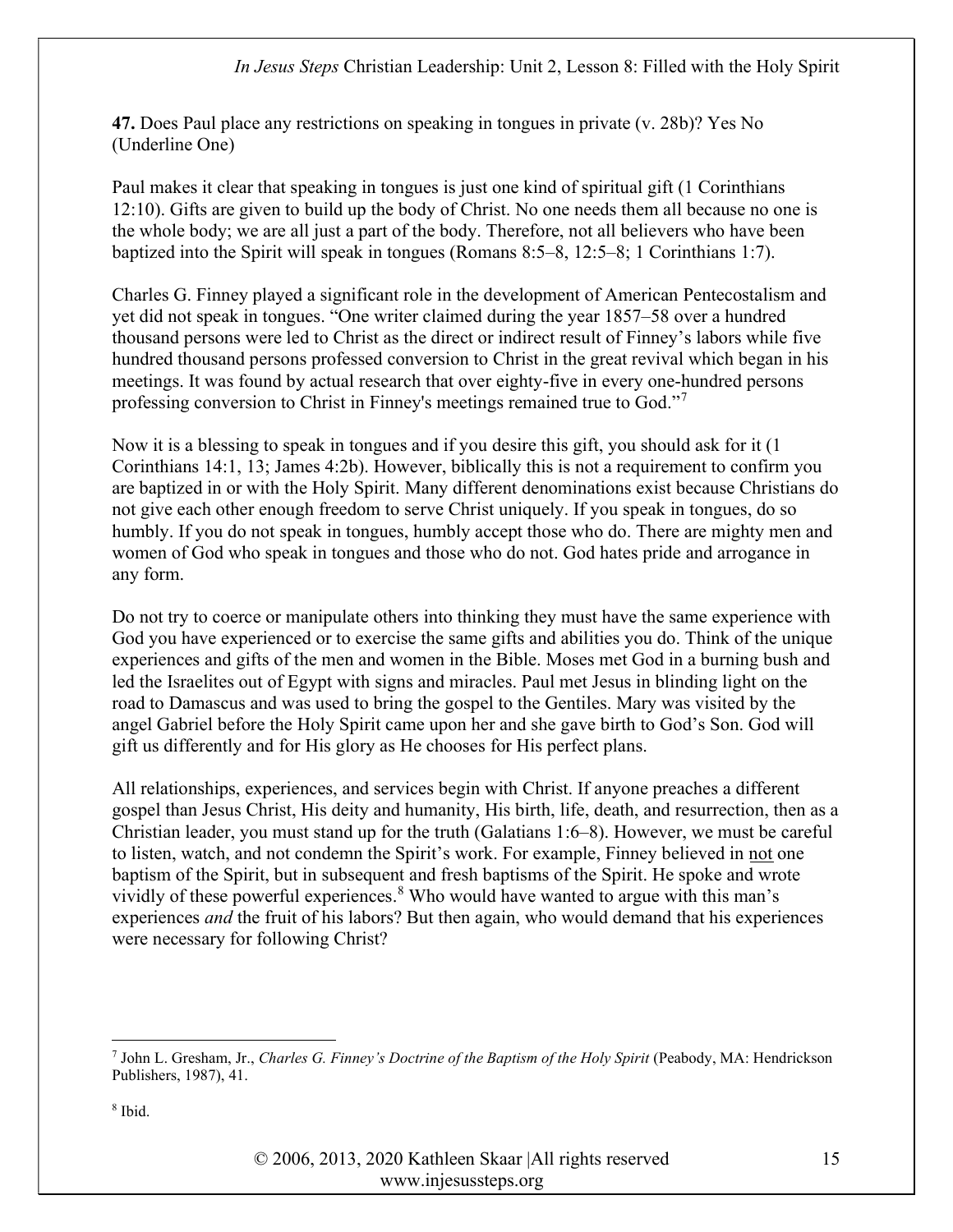In addressing differences, please consider: Who are you to judge someone else's servant? To their own master, servants stand or fall. And they will stand, for the Lord is able to make them stand. Romans 14:4.

Pray: O Lord, I pray that I do not judge Your servants. Keep me from a critical spirit and make me stand firm in You. Amen.

## Action Step

## Meditate on the following verses and ask God to speak to you through them:

And I will ask the Father, and he will give you another Counselor to be with you forever—  $^{17}$ the Spirit of truth. The world cannot accept him, because it neither sees him nor knows him. But you know him, for he lives with you and will be in you. John 14:16–17

Now the Lord is the Spirit, and where the Spirit of the Lord is, there is freedom.  $^{18}$ And we all, who with unveiled faces contemplate the Lord's glory, are being transformed into his image with ever-increasing glory, which comes from the Lord, who is the Spirit. 2 Corinthians 3:17–18

48. What did God reveal to you while you were reflecting on John 14:16–17 and 2 Corinthians 3:17–18?

Accountability: Be prepared to share #48 with your discipleship team next week.

—End Day Three—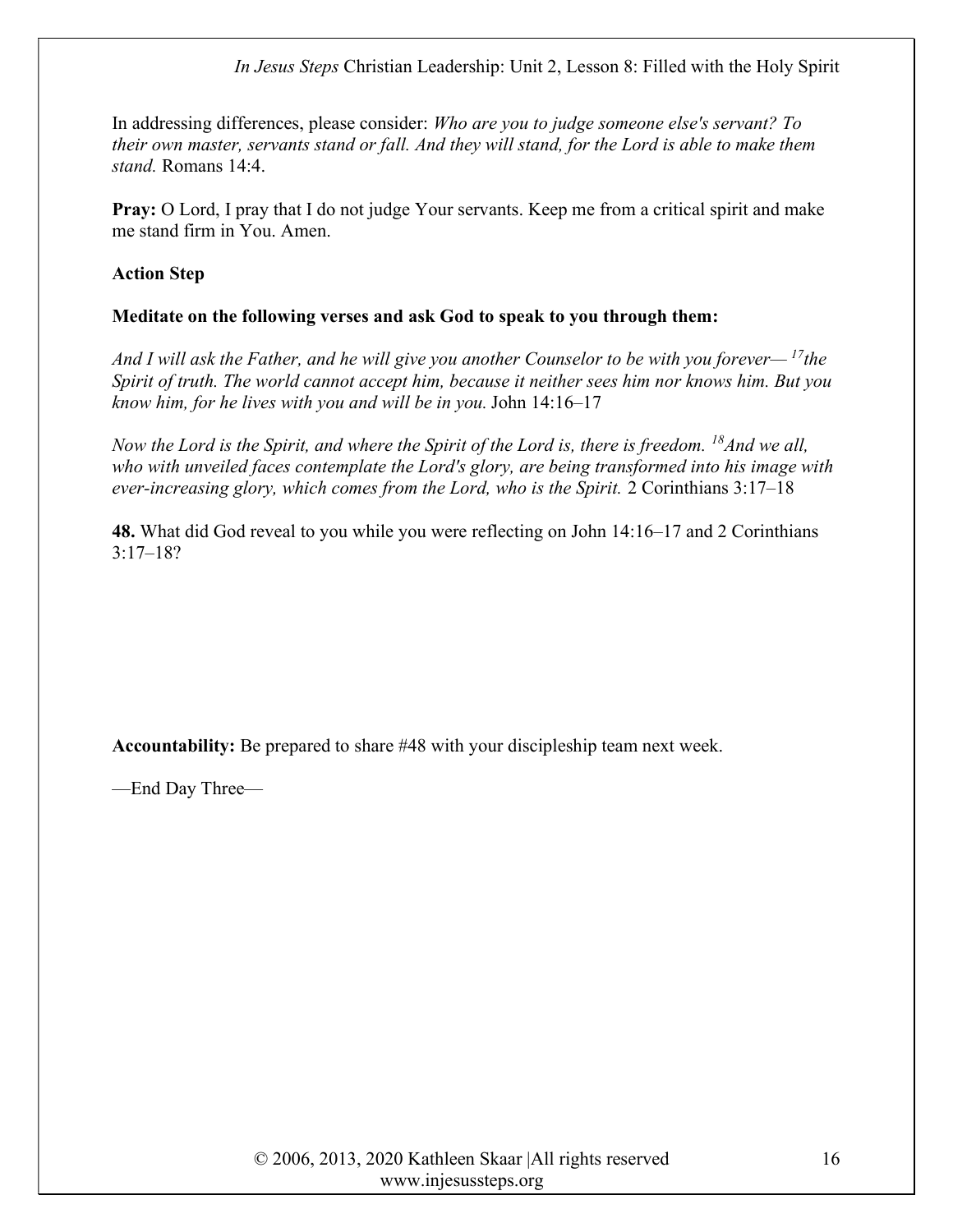## Day Four The Spirit's Filling

#### Read Leviticus 10:9–11 and answer questions 49–51:

"You and your sons are not to drink wine or other fermented drink whenever you go into the tent of meeting, or you will die. This is a lasting ordinance for the generations to come,  $^{10}$ so that you can distinguish between the holy and the common, between the unclean and the clean,  $\frac{11}{1}$ and so you can teach the Israelites all the decrees the LORD has given them through Moses." Leviticus 10:9–11

49. What did the Lord tell Aaron, the high priest, about drinking wine (v. 9a)?

50. What reason did God give Aaron (and his sons) for not drinking wine near His presence in the Tent of Meeting (v. 10)?

51. God expected the priests to know the difference between holy living and unholy living so they could do what (v. 11)?

#### Read Ephesians 5:17–21 and answer questions 52-54:

Therefore do not be foolish, but understand what the Lord's will is.<sup>18</sup>Do not get drunk on wine, which leads to debauchery. Instead, be filled with the Spirit. Ephesians 5:17–18

52. In Paul's Epistle (letter) to the Ephesians he commands believers: Therefore, do not be

 $\mu$ , but  $\mu$  what the Lord's  $\mu$  is" (v. 17).

53. The Lord's will is that believers "be with the  $($ v. 18b)."

54. What principle (truth) is at work in Leviticus 10:9–11 (above) and Ephesians 5:17–18?

There is a principle at work that Paul is bringing to the first century church. Just like the old covenant priests were to serve God in holiness, so too the new covenant priests are to serve God in holiness. Christians are new covenant priests serving God in His presence (1 Peter 2:5, 9). Instead of the Tent of Meeting, we serve God continually in His presence through the Holy Spirit. Although the word wine is used in reference to a beverage, it is also used as a symbol for common or sinful living.

When we fill ourselves with wine, the alcohol saturates (soaks) our minds. It makes the flesh weak and susceptible to unholy living. Instead, Paul wants believers to be filled with the Holy

> © 2006, 2013, 2020 Kathleen Skaar |All rights reserved www.injesussteps.org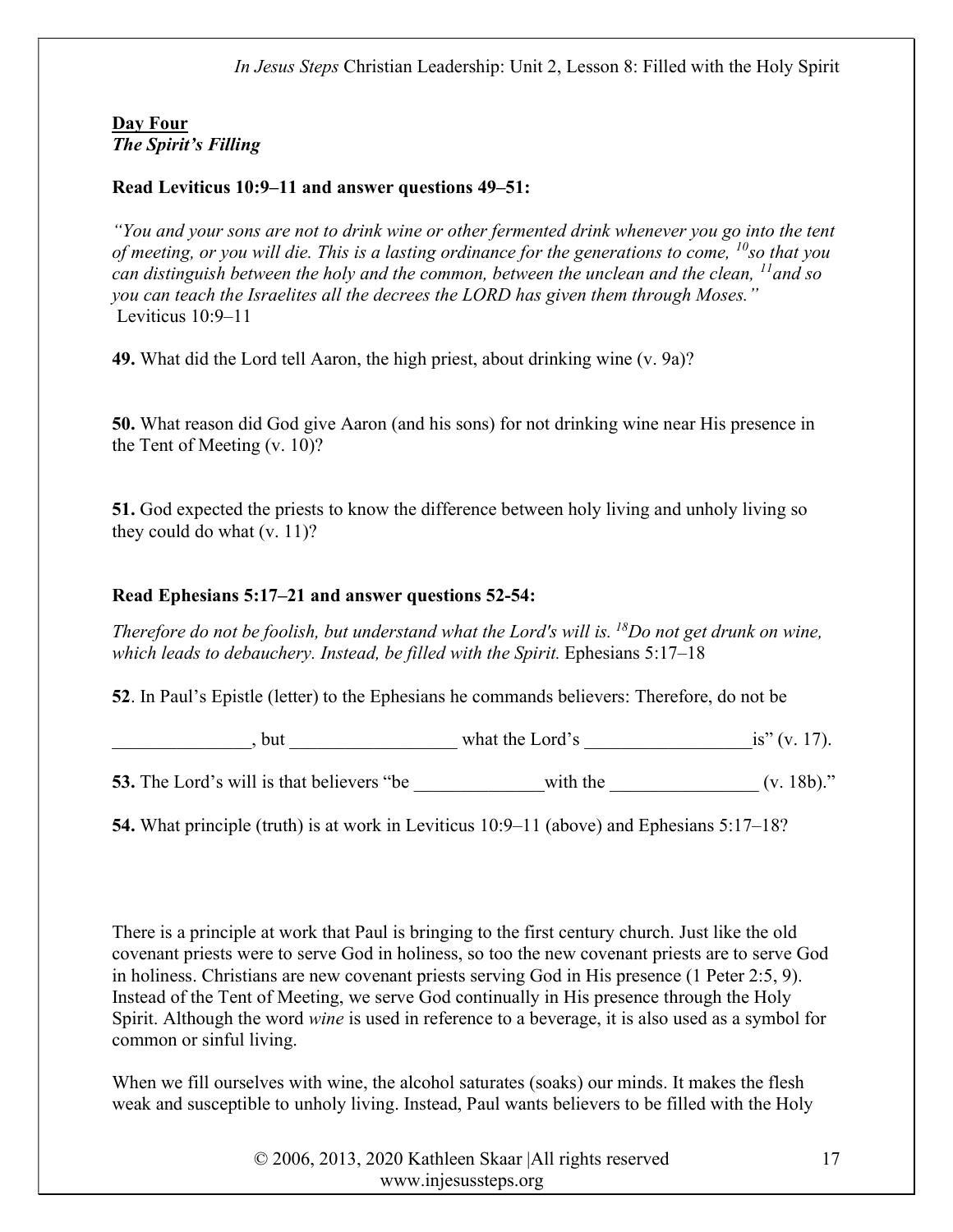Spirit so that He will saturate our minds. The Holy Spirit gives you strength and wisdom for holy living.

The Greek verb, *pleroo* ( $\pi \lambda \eta \rho \dot{\omega}$ ), is translated "fill" in English. It is a present, imperative, passive verb. The present indicates a continuous action. The imperative means this verb is a command, order, or obligation. The passive means that those being "filled" are to receive or be subjected by the action of the verb.

Paul is commanding the church to allow themselves to be continually filled with the Spirit. The passive makes it clear that we do not control the Spirit of God, but we cooperate in our "filling." Since the Spirit of God seeks a holy temple (our body) in which to reside, we are responsible for choosing holy activities instead of sinful ones.

**Definition:** Pervade means to spread through something and be present in every part of it.

55. How can you cooperate with God, so His Holy Spirit pervades your whole heart, soul, and mind?

## Read Ephesians 5:19–21 and answer question 56:

. . . speaking to one another with psalms, hymns, and songs from the Spirit. Sing and make music from your heart to the Lord,  $^{20}$ always giving thanks to God the Father for everything, in the name of our Lord Jesus Christ.  $^{21}$ Submit to one another out of reverence for Christ. Ephesians 5:19–21

**56.** After commanding the believers at Ephesus to *be filled with the Spirit*, in what four activities does Paul say they are to be continuously engaged?

- 1.
- 2.
- 
- 3.
- 4.

In its first century context, the readers of Paul's letter would have recognized the days were evil. The pagan culture surrounded the Christian church. Paul wanted them to understand that too much wine or any kind of excessive living in their materialistic society would be wrong and out of step with their new life in Christ. Paul was calling them to be different and set apart.

When the early Christians gave up their life of excess and sin, they were to turn to God in faith. If they did not seek God, they would be tempted to return to their old sinful ways. Paul told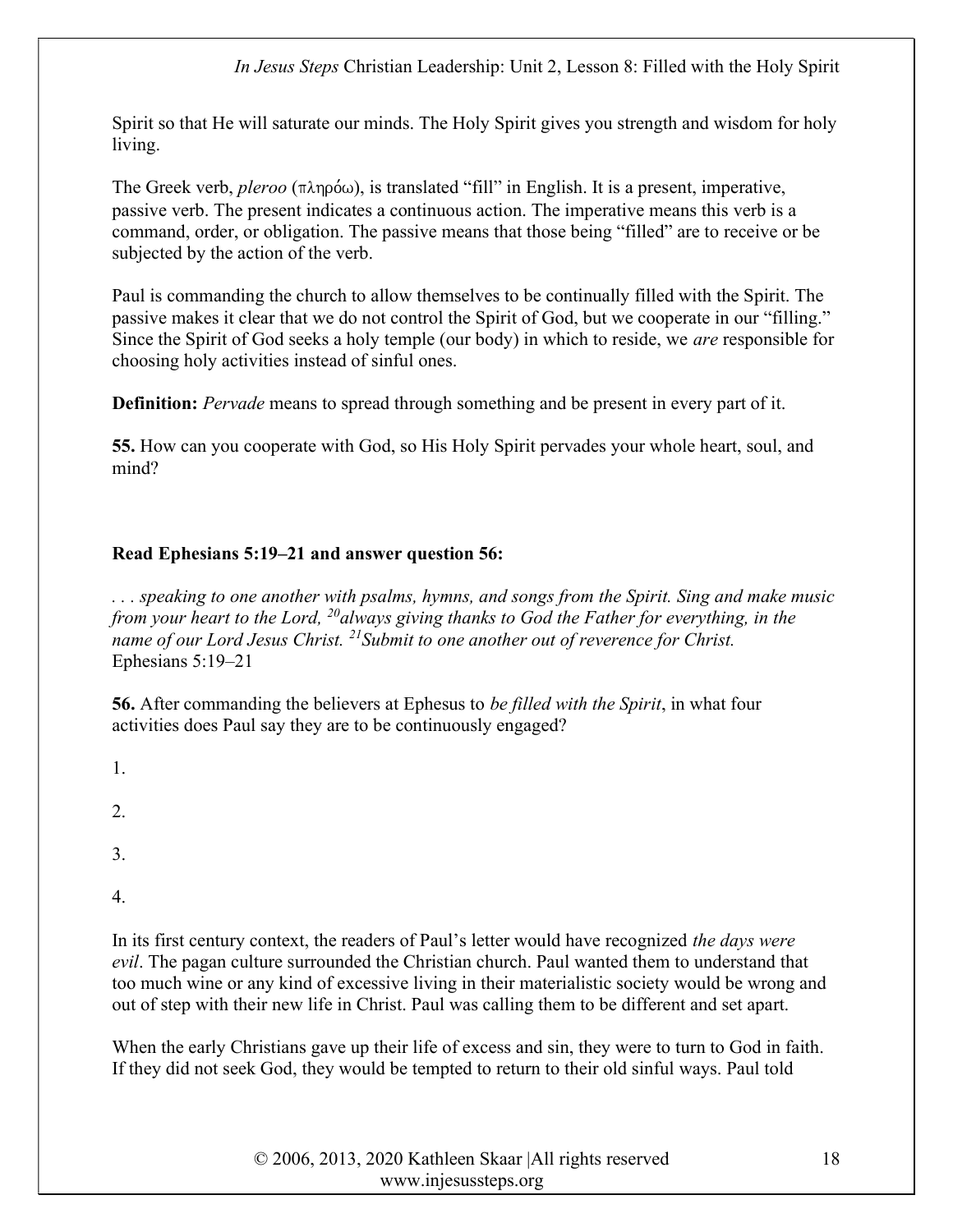them to allow themselves to be filled with the Spirit. They should choose attitudes and actions that would cooperate with the Spirit and His mighty work.

When we ask God to fill us with the Holy Spirit, we cooperate with God by filling our lives and days with activities that are pleasing to Him. First, we will speak to encourage others. This is necessary in leadership. Who will encourage, if not us? Perhaps we will share verses from the Holy Scriptures as a way to build up others. We might also repeat the words of hymns and spiritual songs. In other words, Paul is giving us a new language to speak that involves honoring Christ and not taking part in the language and idolatry of the society in which we now live. We are changing from a common person into a holy one.

A second way we cooperate with God is by singing and making music in our hearts to Him. We can either create our own songs and music in our minds or sing ones we have learned in the past. Praying or speaking Scripture to the Lord is also sweet and acceptable to Him.

A third activity connected with being filled with the Spirit is giving thanks to God for everything in the name of Jesus Christ. God is Sovereign and in control of all things. It should be easy to thank God for things we deem (judge) good. Nevertheless, when Jesus healed ten men with leprosy, only one returned to give thanks and praise (Luke 17:17–18). Let us not take God's goodness for granted but give Him thanks.

What about thanking God for things we do not deem good? We live in a fallen world. God does not cause evil, Satan does. God could stop all evil and indeed that day will come. Until then, no matter how tragic, painful or devastating something may seem in our lives, we can be assured that God will work it out for our good so we may be conformed into the likeness of Jesus (Romans 8:28–30). Although we do not rejoice in evil, we give thanks for how God will deliver us and make use of it. Remember, God is incomprehensible, and His ways are past our understanding (Job 38:4).

Fourth, we submit to one another in fear and reverence for Christ. This means we yield or surrender our rights or desires in various situations. This is done to honor Christ and it pleases Him immensely. Think of His perfect, selfless, path to the cross and follow Him. Jesus gave up His rights for everyone. He is the perfect model for leadership.

## Read 1 Thessalonians 5:19 and answer question 57–58:

Do not quench the Spirit. 1 Thessalonians 5:19

57. We are commanded: Do not the  $\Box$ 

**Definition:** The Greek verb, *sbennumi* ( $\sigma\beta\epsilon\nu\nu$ ), which is translated *quench* in English means to extinguish, put out, *quench*, and restrain. *Quench* is a present active command which means we must not restrain or extinguish the Spirit's holy activity in our lives. The fact we are commanded not to quench the Spirit means it is possible to sinfully put out the Spirit's fire.

58. If you were in the woods and decided to put out your campfire, what would you do?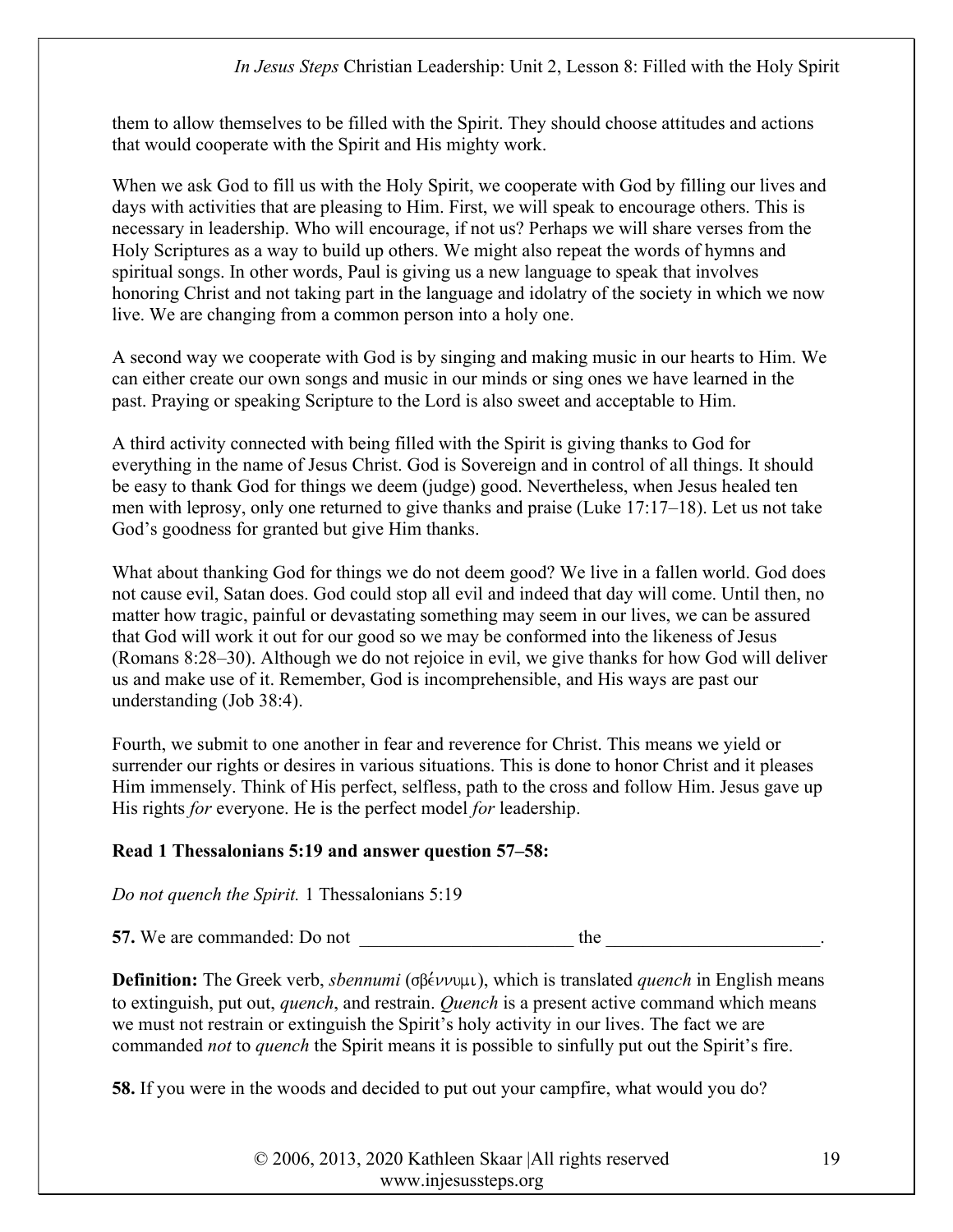You may have thrown a bucket of cold water or dirt on it. Either way, you have extinguished the presence, light, warmth, and power of the fire. Similarly, when we are cold toward God or bring the dirt of sinful living into His presence, we quench the Spirit.

## Action Steps: Live by the Spirit Daily (Complete and answer questions 59–61):

59. Memorize the four activities (Ephesians 5:19–21) of a Spirit-filled Christian.

1) Speak to one another with psalms, hymns, and spiritual songs from the Spirit.

2) Sing and make music from your heart to the Lord.

3) Always give thanks to God the Father for everything, in the name of our Lord Jesus Christ.

4) Submit to one another out of reverence for Christ.

60. Put the four activities of a Spirit-filled life into practice today. How did it make a difference?

61. Please write any doubts you might have regarding the Holy Spirit living in you?

Accountability: Be prepared to share #59–#61 with your discipleship team.

—End Day Four—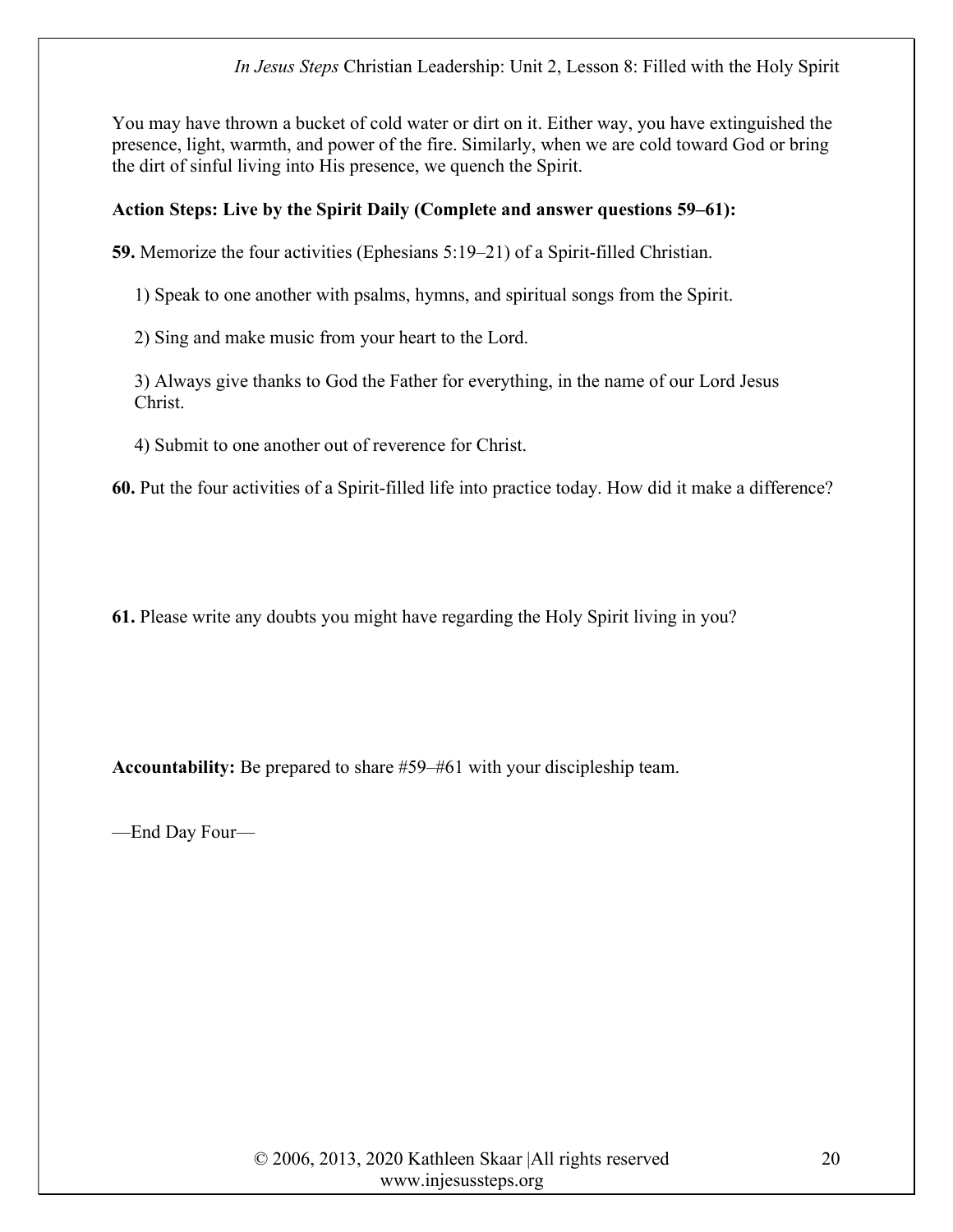## Day Five The Spirit's Gifts

### Read 1 John 2:27–29 and answer questions 62–65:

As for you, the anointing you received from him remains in you, and you do not need anyone to teach you. But as his anointing teaches you about all things and as that anointing is real, not counterfeit—just as it has taught you, remain in him. <sup>28</sup>And now, dear children, continue in him, so that when he appears we may be confident and unashamed before him at his coming. <sup>29</sup>If you know that he is righteous, you know that everyone who does what is right has been born of him. 1 John 2:27–29

Note: The apostle John is writing to believers around 85 AD to combat heresy<sup>9</sup> and false teaching. He is not saying that there is no need of human teachers because elsewhere in Scripture they are highly valued (Ephesians 4:11–13). This is a good example of the importance of knowing the context (framework) of a passage and examining the whole counsel of God.

John is saying that all believers need to listen to the Holy Spirit to discern (tell the difference) truth for themselves. This is not to say that we will completely understand difficult passages or have perfect revelation (disclosure). It does mean we have the ability to know enough truth to follow Christ daily and separate truth and falsehood.

62. How do you know you are anointed (v. 27, see also 1 John 2:20)?

63. How are you assured of knowing the truth (v. 27)?

64. What should *you* do to be confident and unashamed when Jesus appears (vv.  $27c-28$ )?

65. If you are reading and studying the Bible and you do not understand the meaning of a certain passage, what should you do?

The Holy Spirit wants you to be an effective and holy leader. He desires you to be like Christ and serve our Holy Father (Romans 8:9–16). He wants you to be assured of His presence and help. He does not desire you to live in fear and trepidation (anxious, nervous).

The Spirit of God is the good Revealer. He uncovers truth for us. He gives us wisdom by making the things of God known to us. He takes the spiritually blind and allows them to see that which was hidden. We cannot have revelation without the good Revealer. The word "revelation" means something has been made known that previously had been concealed (secret, hidden). The Holy Spirit is the good Revealer of our Lord Jesus Christ!!

<sup>&</sup>lt;sup>9</sup> Heresy is a term used to describe an unorthodox (unconventional) religious opinion. In other words, it is an opinion or belief that contradicts established religious teaching, especially Christianity.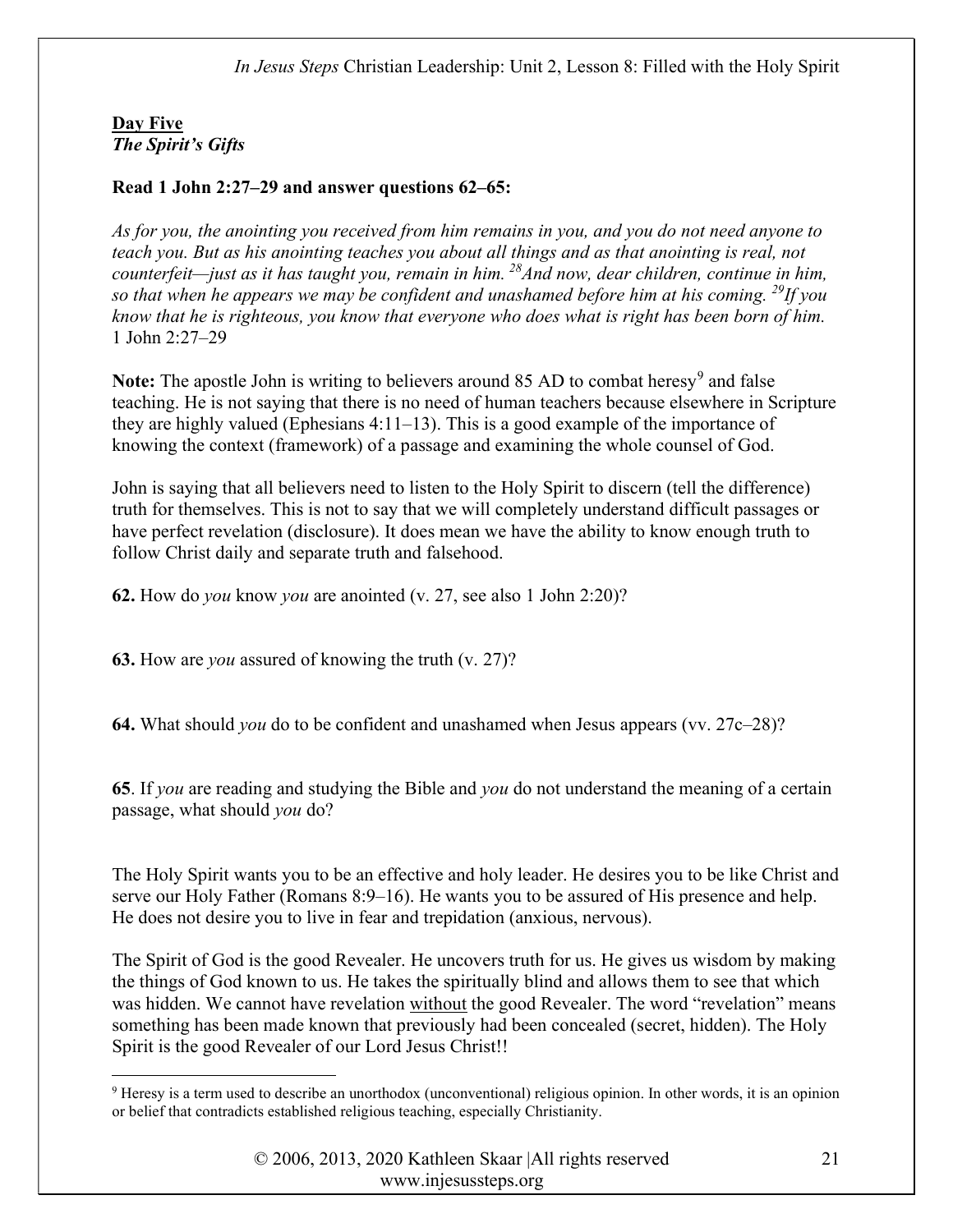You and I are given the Holy Spirit for the purpose of knowing, loving, worshiping, and obeying God. The Holy Spirit also resides within us to help others know, love, worship, and obey God. The Holy Spirit manifests (makes known, gives signs, reveals) Himself through all kinds of Christian personalities, skills, and abilities (Exodus 31:3).

The ways the Spirit manifests Himself through people with divine skills and abilities are called spiritual gifts. Spiritual gifts are from God and given freely (grace). Christians have not worked for these gifts, nor do we merit or deserve them. God favors and works through Christ followers out of His goodness and mercy.

## Read 1 Corinthians 12:4–7 and answer questions 66–68:

There are different kinds of gifts, but the same Spirit distributes them.  $5$ There are different kinds of service, but the same Lord. <sup>6</sup>There are different kinds of working, but in all of them and in everyone it is the same God at work.  $^7$ Now to each one the manifestation of the Spirit is given for the common good. 1 Corinthians 12:4–7

66. What do all the different kinds of gifts have in common (v. 4)?

67. The manifestation of the Spirit is given for the  $(v, 7)$ .

68. What does the "common good" refer to (v. 7)? (cf. 1 Corinthians 14:12; Ephesians 4:11–13; 1 Peter 4: 7–11)

#### Read 1 Corinthians 12:8–11 and answer questions 69–71:

To one there is given through the Spirit a message of wisdom, to another a message of knowledge by means of the same Spirit,  $^{9}$ to another faith by the same Spirit, to another gifts of healing by that one Spirit,  $^{10}$ to another miraculous powers, to another prophecy, to another distinguishing between spirits, to another speaking in different kinds of tongues, and to still another the interpretation of tongues. <sup>11</sup>All these are the work of one and the same Spirit, and he distributes them to each one, just as he determines.1 Corinthians 12:8–11

69. Name the nine gifts of the Spirit that are listed in vs. 8–10):

70. How are these gifts given to believers (v. 11)?

71. What would you say to a Christian who envies another's gift from the Spirit?

Envying another's gift is really a matter of pride. A person who is jealous of another usually desires the attention or glamour that person is getting from the use of their gift. For example,

> © 2006, 2013, 2020 Kathleen Skaar |All rights reserved www.injesussteps.org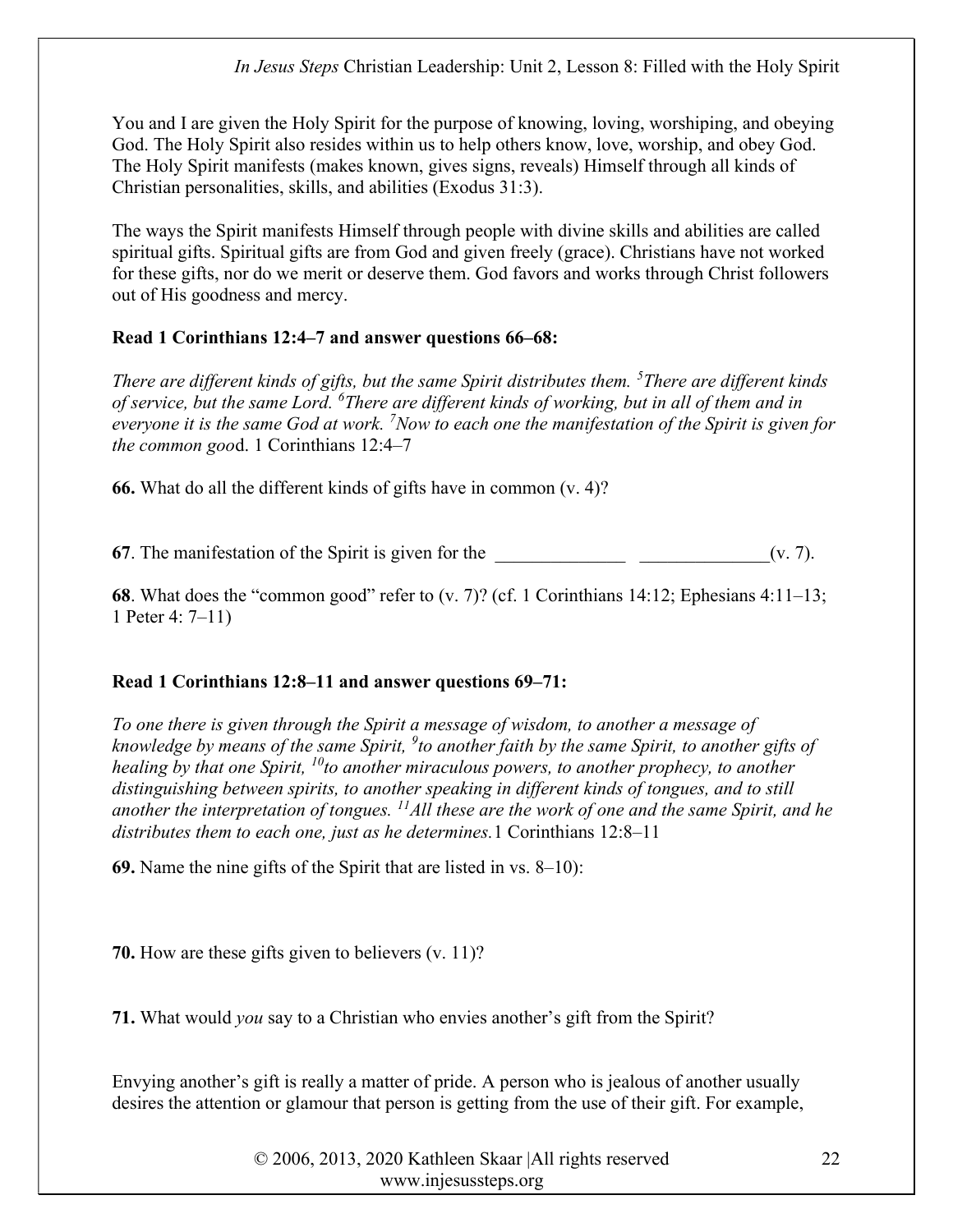Christian speakers, writers, singers, or healers who have large followings may seem popular and favored. We may become discontented or resentful toward them because we want what they have, popularity and favor.

Before Shakespeare called envy the "green eyed monster" in *Othello*, green skin was associated with illness. Indeed, jealousy and envy are sinful emotions that can sicken our very souls. Saints who envy another's gifting have taken their eyes off the Lord Jesus and are focusing on their own respect and glory.

To keep us from tempting weaker Christians to jealousy, we pray to stay humble. Humility is a struggle and challenge for all, especially for those with conspicuous (obvious) gifting. Our humility may lessen jealousy in another. Nevertheless, with consciences clear, we are not responsible for the envy and jealousy of others.

God is not impressed with anyone; He alone is the source of all gifts. However, there is one who will take notice of fruitful gifting. Satan will try and destroy one's gift or make it ineffective. We have all seen the "famous" preacher fall into temptation and become a tabloid headline. If we are getting a lot of attention with our gifting, beware of the devil, our enemy, lurking around.

Do not be jealous of anyone. God has a good and perfect plan for all of us. The plan is always to use our gifts to glorify Him and to build up the body of Christ. We must remain faithful to our calling and gifting and pray for all Christians to desire anointed ministry for God's honor and the common good.

## Gifts of the Spirit (1 Corinthians 12:8–11)

(Since we discussed tongues earlier in the lesson, this gift and its interpretation will not be included here.)

## Message of Wisdom

The *message of wisdom* or *word of wisdom* involves communication. People with this gift are given wisdom from the Holy Spirit to edify others with biblical truth. They know when and how to apply this truth in various situations. "The Bible says that wisdom can be exercised through persecution, defending the faith, problem solving, dealing with unbelievers, everyday living, interpreting God's truth, and imparting God's truth. All wisdom is found in Jesus."<sup>10</sup>

#### Message of Knowledge

The *message of knowledge* also involves communication. People with this gift are given insight and understanding of biblical truth. They have the ability to acquire facts and clearly present to others. Specifically, their knowledge revolves around the gospel. Knowledge comes from spending time with Jesus and the Word.

 $10$  Don Stewart, Blue Letter Bible, "What Is the Gift of the Word of Wisdom?" <https://www.blueletterbible.org/ Comm/stewart\_don/faq/the-various-gifts-of-the-holy-spirit-part-two/20-what-is-the-gift-of-the-word-ofwisdom.cfm>(Accessed 3/26/2021).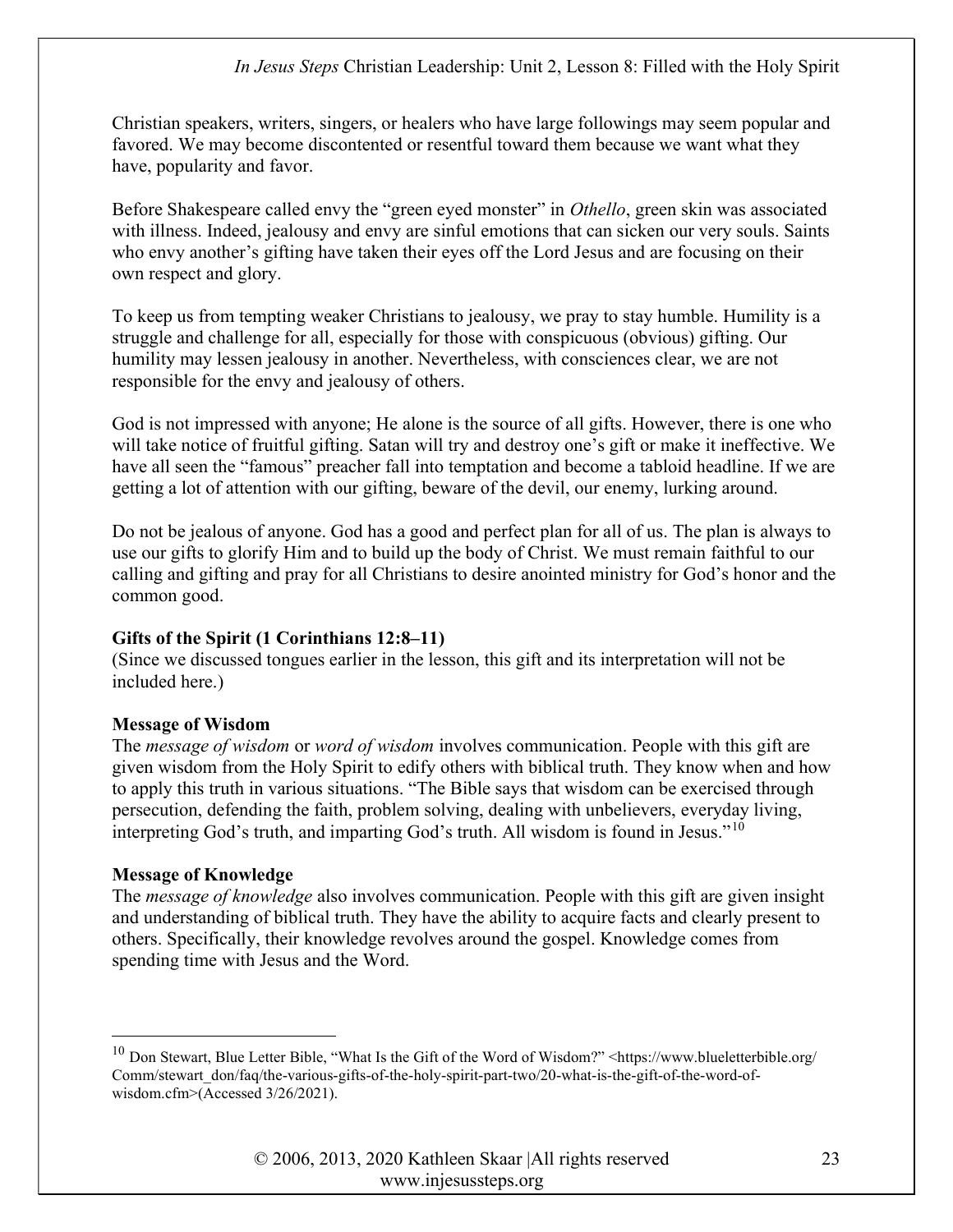#### Faith

The gift of *faith* is extraordinary trust and confidence in God and His promises. All Christians have some faith, but this is a persevering and powerful faith that inspires others.

### Healing

Persons with the gift of *healing* are supernaturally endowed with the ability to cure another of specific ailments. As with all the gifts of the Spirit, it is the Holy Spirit working through the person and doing the healing. The gift of healing should not be considered the same as medical intervention.

#### Miraculous Powers

Miracles are events or occurrences happening outside of nature or scientific law. The gift of miraculous powers entails the Spirit working miracles through a particular person in order draw attention to God.

#### **Prophecy**

A prophet is a person inspired by the Holy Spirit to speak for God and His purposes. He may or may not be given insight into the future. When a prophet speaks God's truth, it is known as prophecy. The gift of *prophecy* is given to instruct, encourage, warn of judgment, and speak on current events.

## Distinguishing Between Spirits

The gift of *distinguishing between spirits* or discerning between spirits is the ability to judge whether someone or something is being influenced by God or the devil. This gift includes identifying false doctrines. (Dear friends, do not believe every spirit, but test the spirits to see whether they are from God, because many false prophets have gone out into the world. 1 John 4:1)

## Read Romans 12:4–8 and answer questions 72–73:

We have different gifts, according to the grace given to each of us. If your gift is prophesying, then prophesy in accordance with your faith;  $^7$ if it is serving, then serve; if it is teaching, then teach;  ${}^{8}$ if it is to encourage, then give encouragement; if it is giving, then give generously; if it is to lead, do it diligently; if it is to show mercy, do it cheerfully. Romans 12:6–8

72. We have  $q$  gifts, according to the  $q$  iven to each of us (v. 6).

73. Name the seven gifts of the Spirit listed (vv. 6–8):

## Read Ephesians 4:11–13 and answer question 74:

So Christ himself gave the apostles, the prophets, the evangelists, the pastors and teachers,  $^{12}$ to equip his people for works of service, so that the body of Christ may be built up  $^{13}$ until we all reach unity in the faith and in the knowledge of the Son of God and become mature, attaining to the whole measure of the fullness of Christ. Ephesians 4:11–13

> © 2006, 2013, 2020 Kathleen Skaar |All rights reserved www.injesussteps.org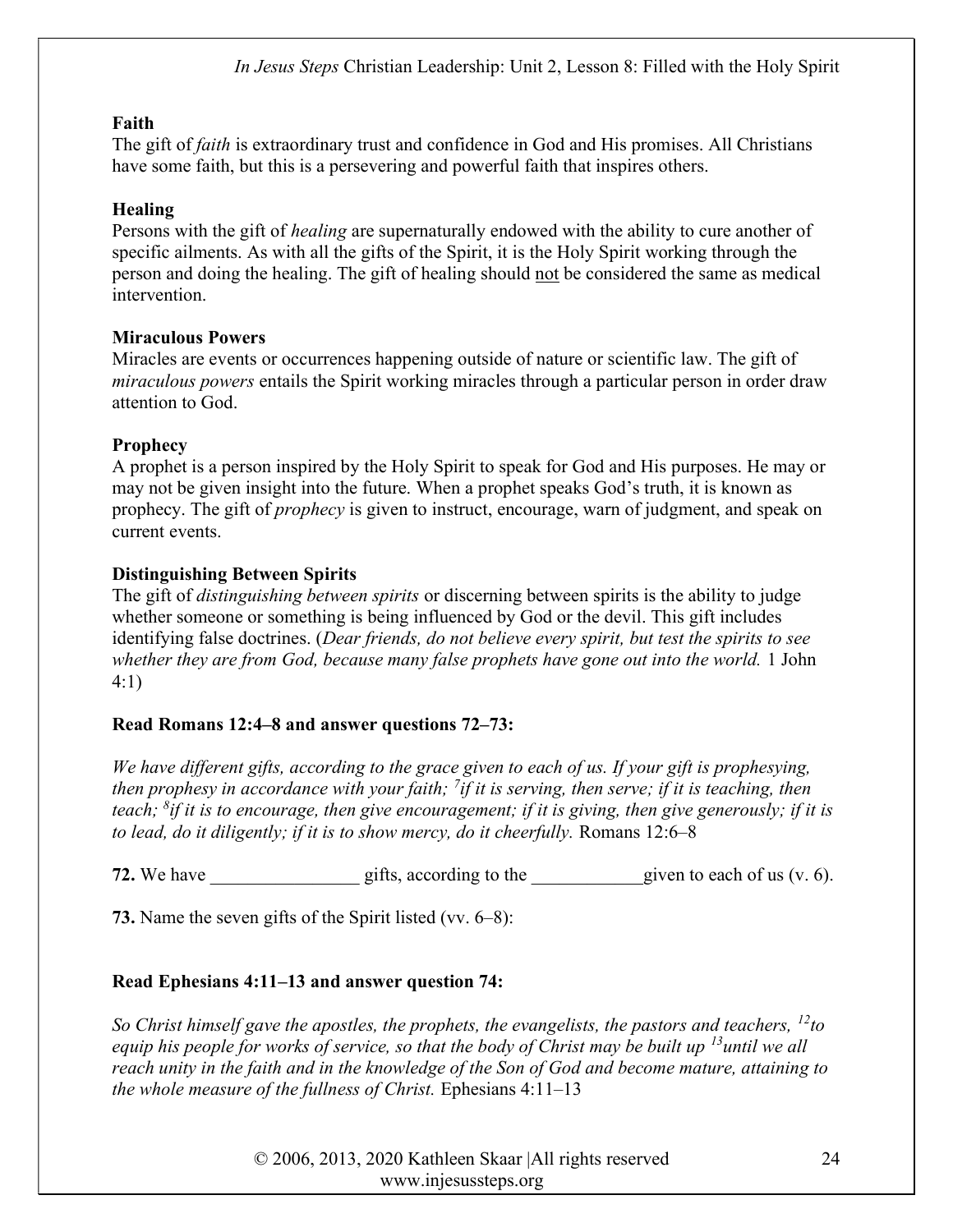74. Name the five gifts of the Spirit listed (vv. 11–13):

#### Action Step

Pray for God to reveal your gift or gifts of the Spirit for His glory and the equipping of His people. Be patient. God will answer in His timing.

75. Please name the spiritual gift or gifts you believe God has given you:

76. How have you been using your gift or how will you begin to use it?

Accountability: Be prepared to share your answers #75–76 with your discipleship team next week.

—End Answers Day 5 and Lesson 8—

Postscript: The following contains Charles Finney's own words of his experiences being led and filled by the Holy Spirit. While this is not part of the lesson, we thought you might enjoy reading it.

"To the honor of God alone, I will relate a little of my own experience in this matter, I was powerfully converted on the morning of the tenth of October. In the evening of the same day and on the morning of the following day, I received overwhelming baptisms of the Holy Spirit, which went through me, as it seemed to me, body and soul. I immediately found myself clothed with such power from on high that a few words dropped here and there to individuals were the means of their immediate conversion. My words seemed to fasten like barbed arrows in the souls of men. They cut like a sword. They broke the heart like a hammer. Multitudes can attest to this. Often times, a word dropped, without my remembering it, would fasten conviction and often result in almost immediate conversion.

Sometimes I would find myself, in a great measure, empty of this power. I would go out and visit and find that I made no saving impression. I would exhort and pray with the same result. I would then set apart a day for private fasting and prayer, fearing that this power had departed from me, and would inquire anxiously after the reason of this apparent emptiness. After humbling myself and crying out for help, the power would return upon me with all its freshness. This has been the experience of my life.

I could fill a volume with the history of my own experience and observation with respect to this power from on high. It is a fact of awareness and of observation, but a great mystery. I have said that sometimes a look has in it the power of God. I have often witnessed this. Let the following illustrate it.